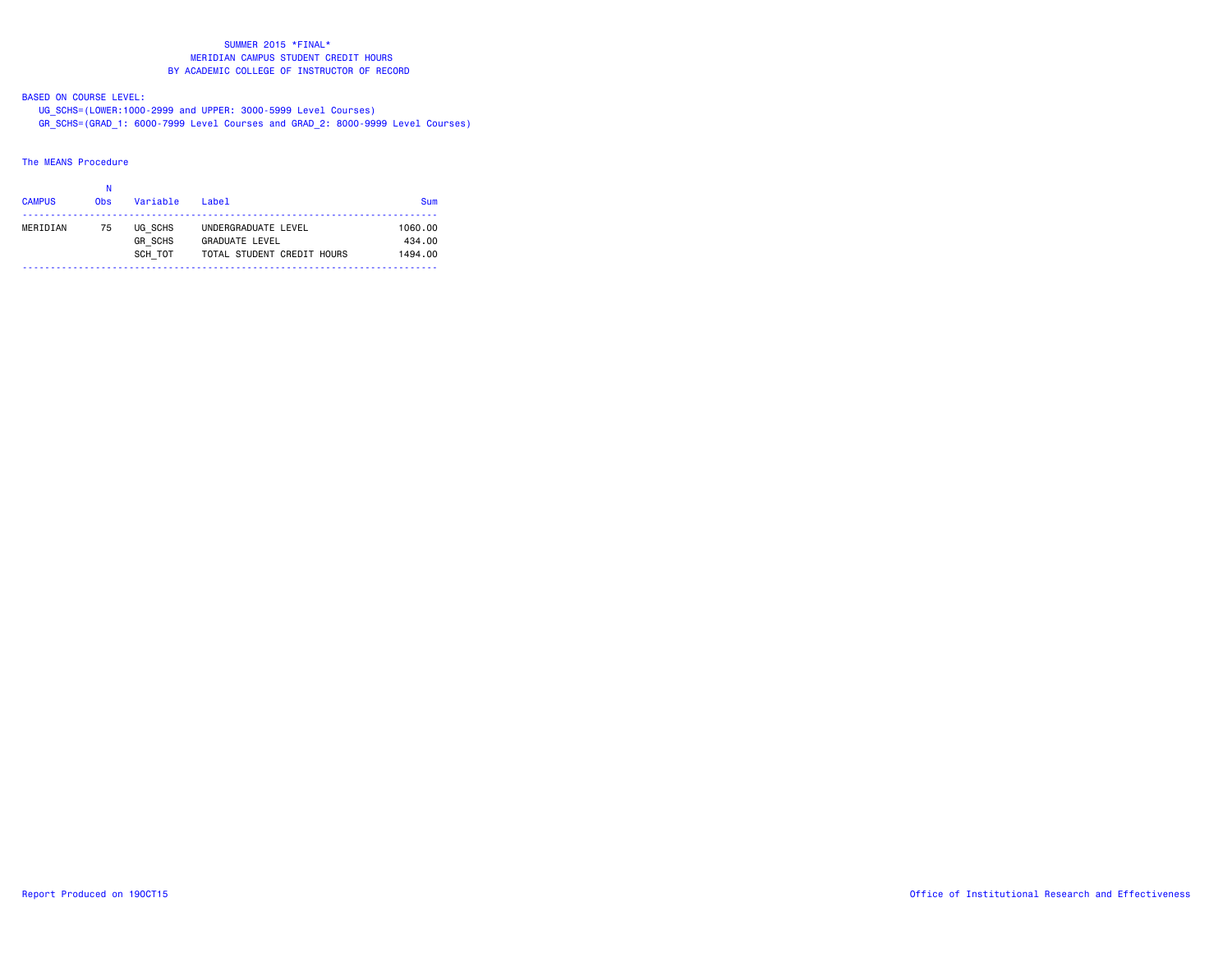# BASED ON COURSE LEVEL:

UG\_SCHS=(LOWER:1000-2999 and UPPER: 3000-5999 Level Courses)

GR\_SCHS=(GRAD\_1: 6000-7999 Level Courses and GRAD\_2: 8000-9999 Level Courses)

# The MEANS Procedure

| <b>ACADEMIC COLLEGE</b> | <b>Obs</b>     | Variable                      | Label                                                                      | <b>Sum</b>                |
|-------------------------|----------------|-------------------------------|----------------------------------------------------------------------------|---------------------------|
| Arts & Sciences         | 42             | UG SCHS<br>GR SCHS<br>SCH TOT | UNDERGRADUATE LEVEL<br><b>GRADUATE LEVEL</b><br>TOTAL STUDENT CREDIT HOURS | 679.00<br>63.00<br>742.00 |
| <b>Business</b>         | $\overline{7}$ | UG SCHS<br>GR SCHS<br>SCH TOT | UNDERGRADUATE LEVEL<br><b>GRADUATE LEVEL</b><br>TOTAL STUDENT CREDIT HOURS | 288,00<br>0.00<br>288,00  |
| Education               | 26             | UG SCHS<br>GR SCHS<br>SCH TOT | UNDERGRADUATE LEVEL<br><b>GRADUATE LEVEL</b><br>TOTAL STUDENT CREDIT HOURS | 93.00<br>371.00<br>464.00 |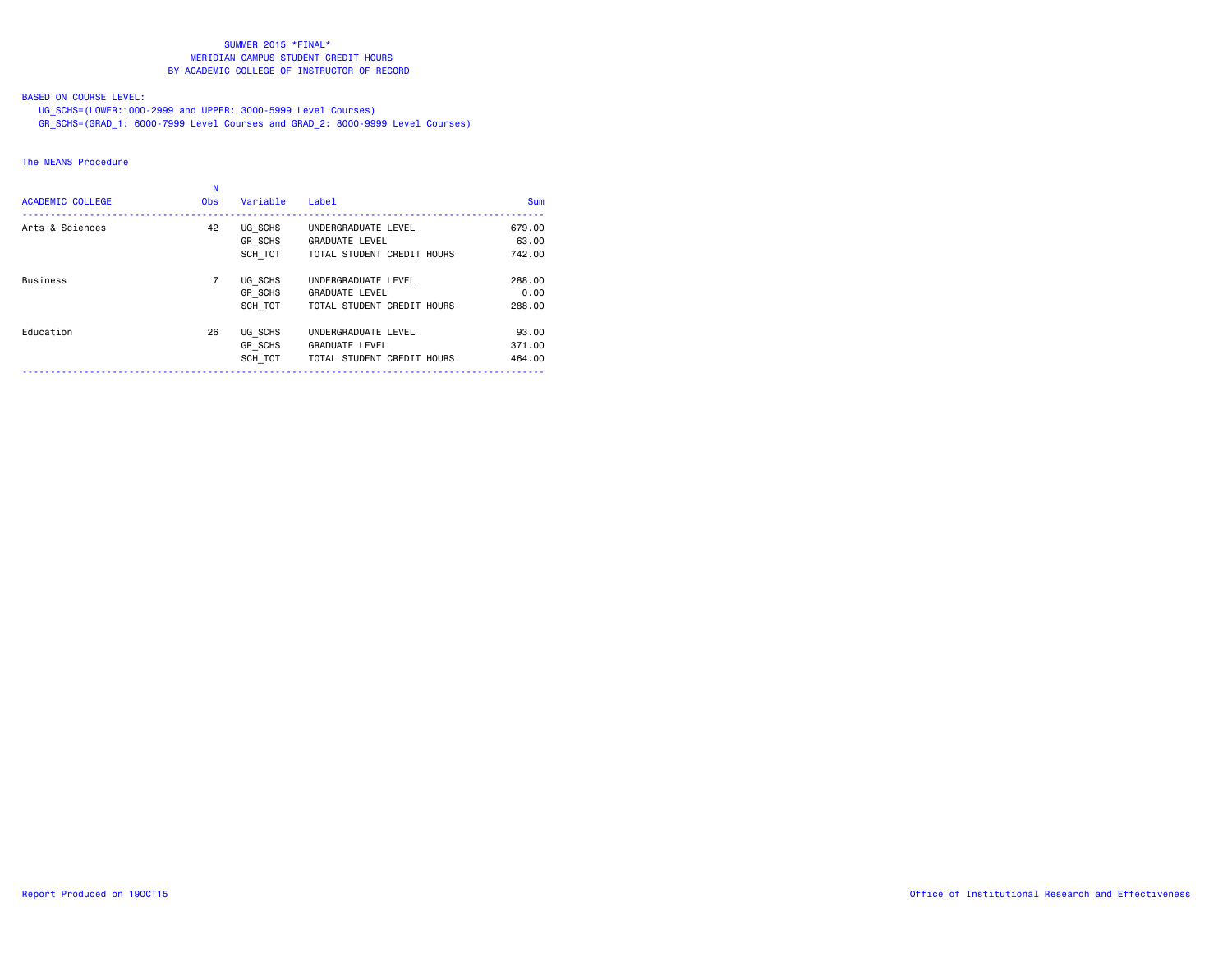## BASED ON COURSE LEVEL:

 UG\_SCHS=(LOWER:1000-2999 and UPPER: 3000-5999 Level Courses \*\*Excludes CVM 5000-5999 Level Courses\*\*) GR\_SCHS=(GRAD\_1: 6000-7999 Level Courses and GRAD\_2: 8000-9999 Level Courses)

| ACADEMIC DEPARTMENT                        | <b>UNDERGRADUATE</b><br>LEVEL | <b>GRADUATE</b><br><b>LEVEL</b> | <b>TOTAL</b> |
|--------------------------------------------|-------------------------------|---------------------------------|--------------|
|                                            |                               |                                 |              |
| Anthropology & Middle Eastern Cultures     | 60.00                         | 0.00                            | 60.00        |
| Biological Sciences                        | 47.00                         | 0.00                            | 47.00        |
| Classical & Modern Languages & Literatures | 3.00                          | 0.00                            | 3,00         |
| Communication                              | 48.00                         | 9.00                            | 57.00        |
| English                                    | 66.00                         | 21.00                           | 87.00        |
| Geosciences                                | 92.00                         | 0.00                            | 92.00        |
| History                                    | 87.00                         | 18.00                           | 105.00       |
| Mathematics & Statistics                   | 27.00                         | 0.00                            | 27.00        |
| Psychology                                 | 72.00                         | 12.00                           | 84.00        |
| Sociology                                  | 177.00                        | 3.00                            | 180.00       |
|                                            |                               |                                 |              |
|                                            | 679.00                        | 63.00                           | 742.00       |
|                                            | ==============                | ==============                  | ---------    |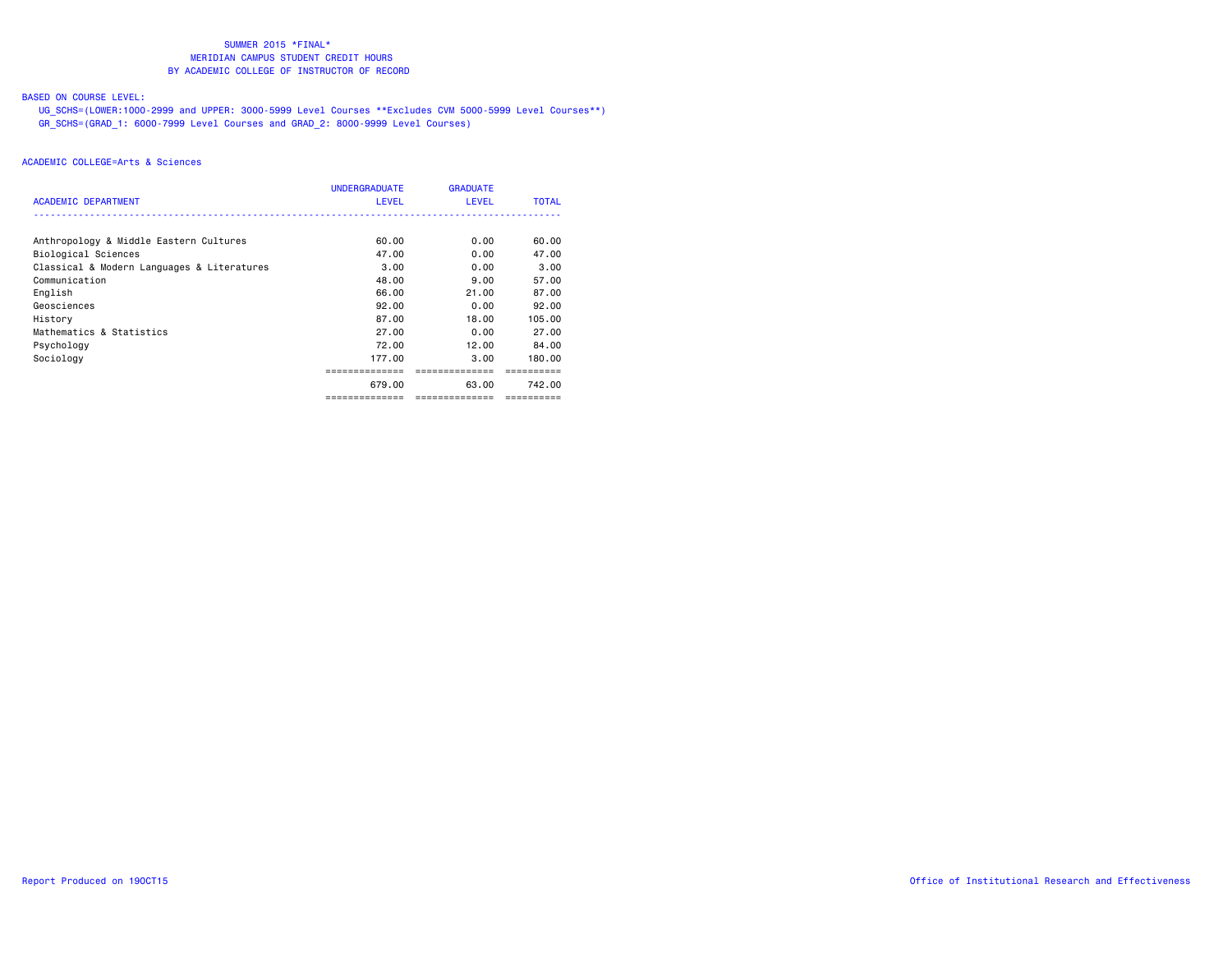## BASED ON COURSE LEVEL:

 UG\_SCHS=(LOWER:1000-2999 and UPPER: 3000-5999 Level Courses \*\*Excludes CVM 5000-5999 Level Courses\*\*) GR\_SCHS=(GRAD\_1: 6000-7999 Level Courses and GRAD\_2: 8000-9999 Level Courses)

| ACADEMIC DEPARTMENT                                                                                          | <b>UNDERGRADUATE</b><br>LEVEL | <b>GRADUATE</b><br>LEVEL | <b>TOTAL</b>              |
|--------------------------------------------------------------------------------------------------------------|-------------------------------|--------------------------|---------------------------|
| Management & Information Systems<br>Marketing, Quantitative Analysis & Business Law<br>School of Accountancy | 102.00<br>39.00<br>147.00     | 0.00<br>0.00<br>0.00     | 102.00<br>39.00<br>147.00 |
|                                                                                                              | 288.00                        | 0.00                     | 288.00                    |
|                                                                                                              |                               |                          |                           |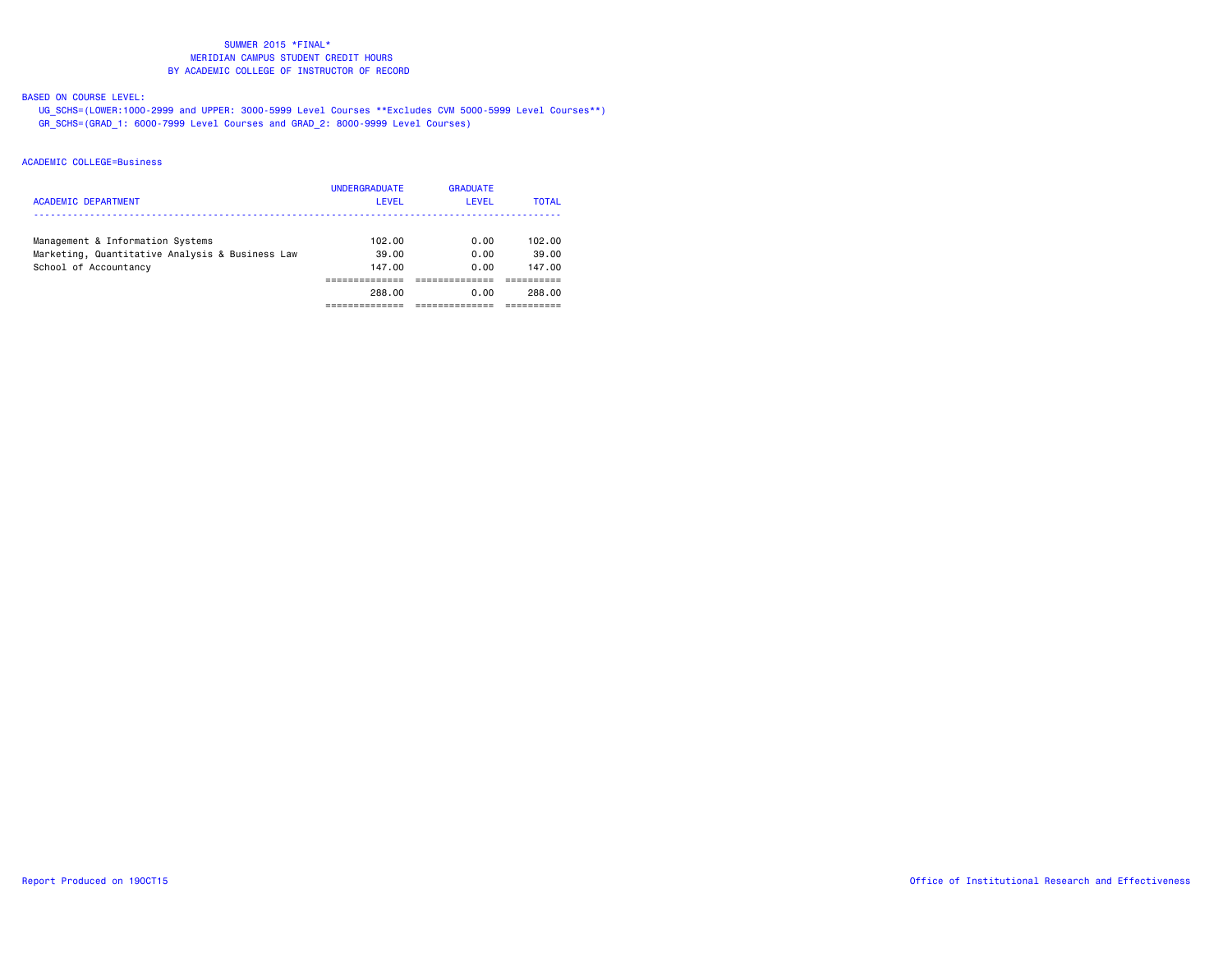## BASED ON COURSE LEVEL:

 UG\_SCHS=(LOWER:1000-2999 and UPPER: 3000-5999 Level Courses \*\*Excludes CVM 5000-5999 Level Courses\*\*) GR\_SCHS=(GRAD\_1: 6000-7999 Level Courses and GRAD\_2: 8000-9999 Level Courses)

| <b>ACADEMIC DEPARTMENT</b>                  | <b>UNDERGRADUATE</b><br>LEVEL | <b>GRADUATE</b><br>LEVEL | <b>TOTAL</b> |
|---------------------------------------------|-------------------------------|--------------------------|--------------|
| Counseling & Educational Psychology         | 0.00                          | 135.00                   | 135.00       |
| Curriculum, Instruction & Special Education | 45.00                         | 56.00                    | 101.00       |
| Kinesiology                                 | 48.00                         | 0.00                     | 48.00        |
| Leadership and Foundations                  | 0.00                          | 180.00                   | 180.00       |
|                                             |                               |                          |              |
|                                             | 93.00                         | 371.00                   | 464.00       |
|                                             |                               |                          |              |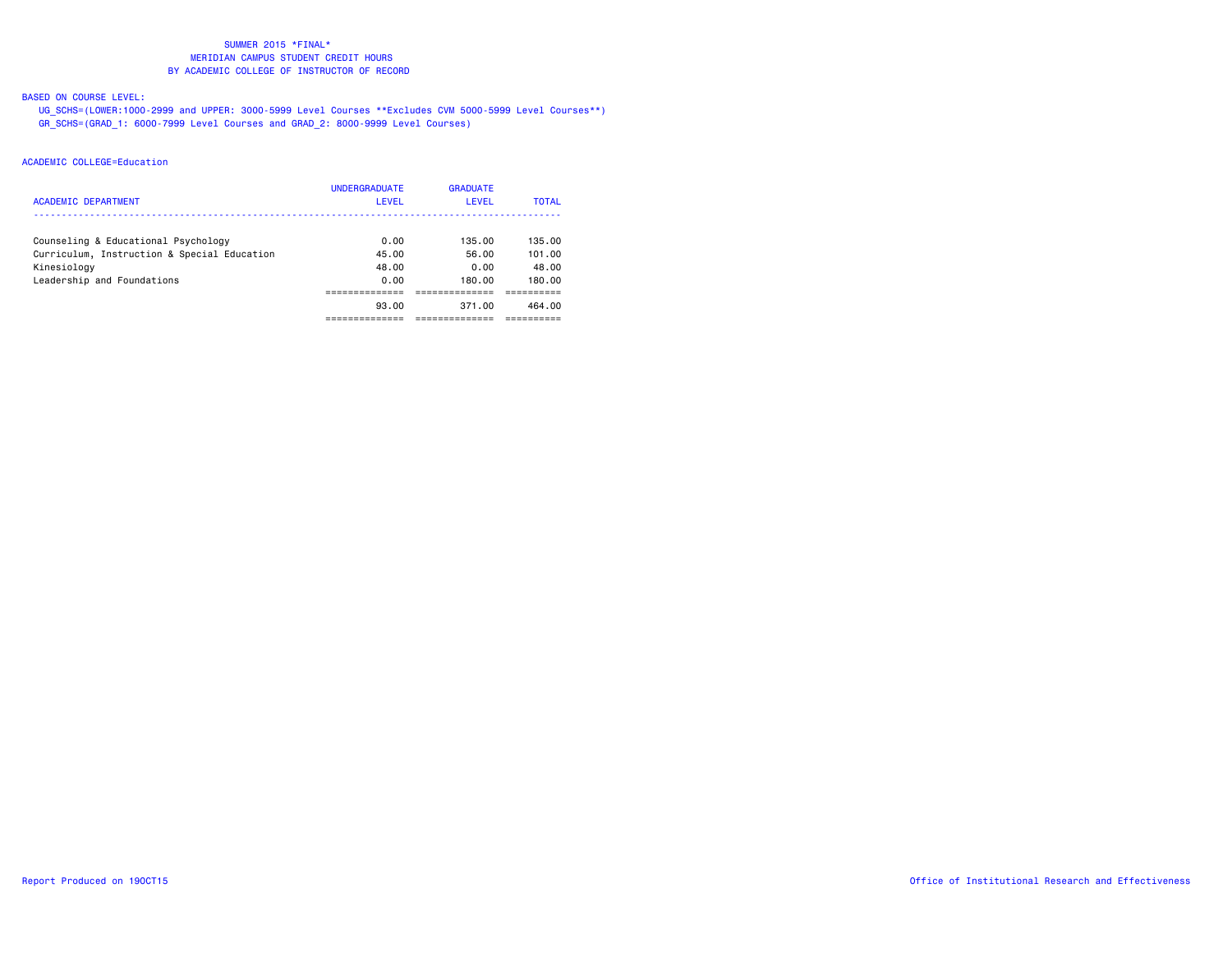| <b>ACADEMIC DEPARTMENT</b>             | Instructor Name | Rank     | Tenure<br>Status | Course<br>$C$ ip $#$ | <b>CRN</b> | Course # Sec Type Title |       | Crs |                    | Inst<br>Per | UG<br><b>SCHS</b>  | <b>GR</b><br><b>SCHS</b> | Total<br><b>SCHS</b>    |
|----------------------------------------|-----------------|----------|------------------|----------------------|------------|-------------------------|-------|-----|--------------------|-------------|--------------------|--------------------------|-------------------------|
| Anthropology & Middle Eastern Cultures | Turner, James   | Lecturer | Non-Ten Track    | 450201               | 21694      | AN 3113                 | 201 C |     | Societies Of World | 1.00        | 60.00<br>--------- | 0.00                     | 60.00<br>. <b>.</b>     |
|                                        |                 |          |                  |                      |            |                         |       |     |                    |             | 60.00              | .<br>0.00                | 60.00                   |
|                                        |                 |          |                  |                      |            |                         |       |     |                    |             | --------           | -------                  | ----------<br>========= |
| Anthropology & Middle Eastern Cultures |                 |          |                  |                      |            |                         |       |     |                    |             | 60.00              | 0.00                     | 60.00                   |
|                                        |                 |          |                  |                      |            |                         |       |     |                    |             | ========           | ========                 | ==========              |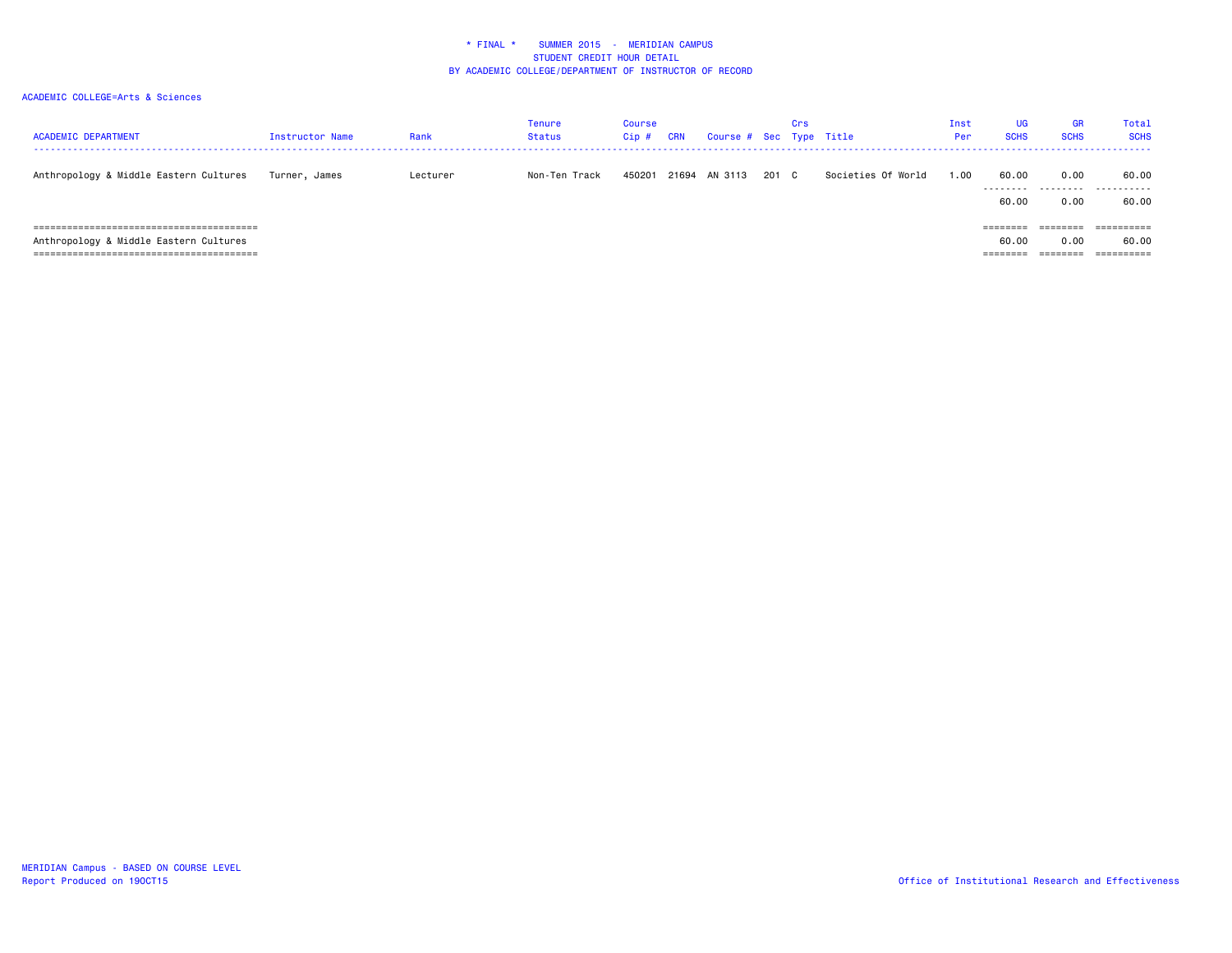| <b>ACADEMIC DEPARTMENT</b> | Instructor Name | Rank       | Tenure<br><b>Status</b> | Course<br>Cip#                       | <b>CRN</b>                       | Course # Sec Type Title                                            |                                  | Crs |                                                                                                                | Inst<br>Per          | <b>UG</b><br><b>SCHS</b>                            | <b>GR</b><br><b>SCHS</b>                         | Total<br><b>SCHS</b><br>-----------------   |
|----------------------------|-----------------|------------|-------------------------|--------------------------------------|----------------------------------|--------------------------------------------------------------------|----------------------------------|-----|----------------------------------------------------------------------------------------------------------------|----------------------|-----------------------------------------------------|--------------------------------------------------|---------------------------------------------|
| Biological Sciences        | Fogarty, Jarrod | Instructor | Non-Ten Track           | 240102<br>261310<br>269999<br>270501 | 22875<br>21680<br>23366<br>21225 | IDS 4111<br>BIO 2313 201 C<br>BIO 4000<br>MA 2113<br>21241 ST 2113 | 201 C<br>201 I<br>201 C<br>201 C |     | Professional Seminar 1.00<br>Ecosystems of MS<br>Directed Indiv Study 1.00<br>Intro to Stats<br>Intro to Stats | 1.00<br>1.00<br>1.00 | 2.00<br>21.00<br>3.00<br>9.00<br>12.00<br>--------- | 0.00<br>0.00<br>0.00<br>0.00<br>0.00<br>.        | 2.00<br>21.00<br>3,00<br>9.00<br>12.00<br>. |
| Biological Sciences        |                 |            |                         |                                      |                                  |                                                                    |                                  |     |                                                                                                                |                      | 47.00<br>========<br>47.00<br>$=$ = = = = = = =     | 0.00<br>========<br>0.00<br>--------<br>-------- | 47.00<br>47.00<br>-----------<br>=========  |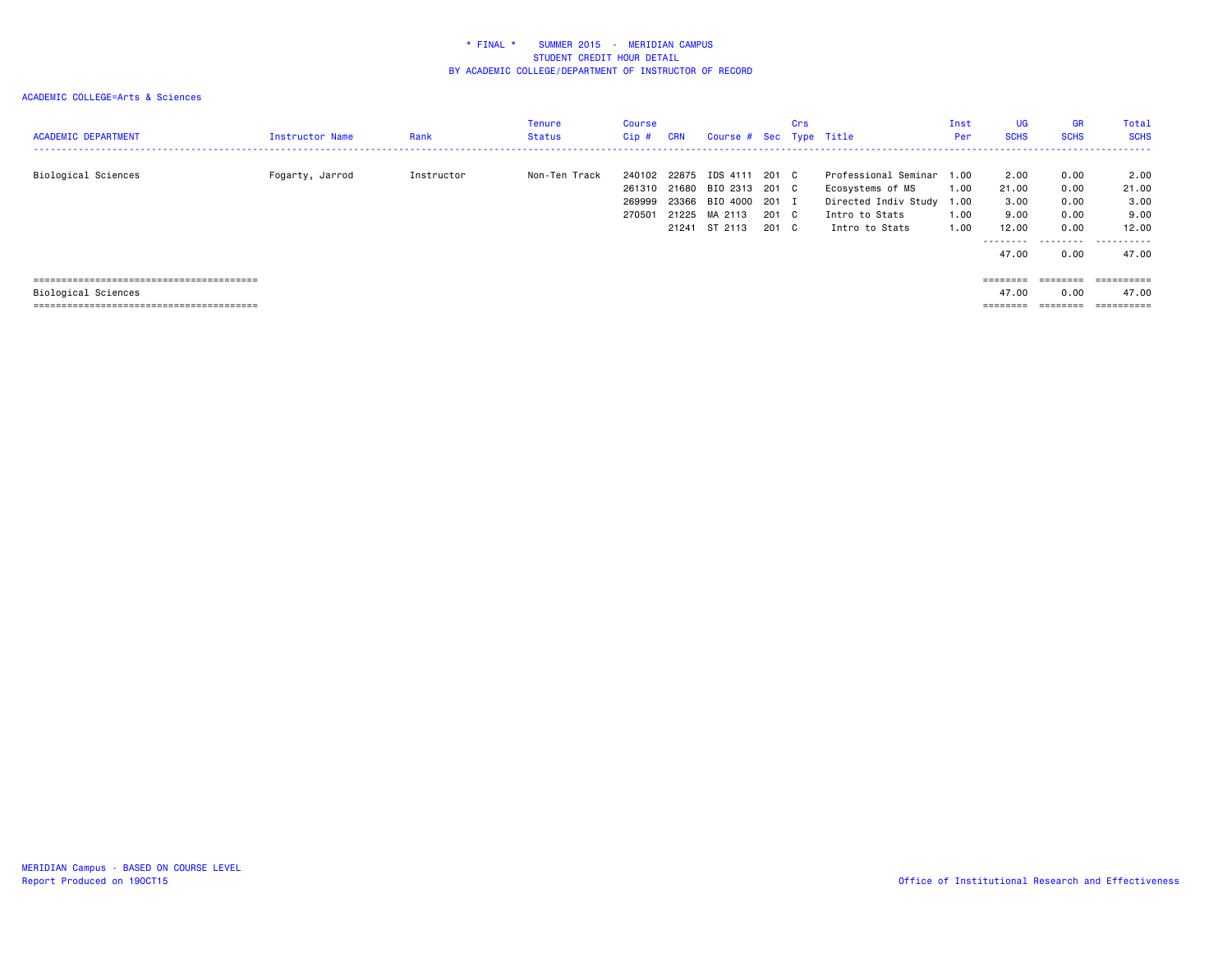| <b>ACADEMIC DEPARTMENT</b>                              | Instructor Name | Rank     | <b>Tenure</b><br>Status | <b>Course</b><br>Cip# | <b>CRN</b> | Course # Sec Type Title | Crs |             | Inst<br>Per | UG<br><b>SCHS</b> | <b>GR</b><br><b>SCHS</b> | <b>Total</b><br><b>SCHS</b> |
|---------------------------------------------------------|-----------------|----------|-------------------------|-----------------------|------------|-------------------------|-----|-------------|-------------|-------------------|--------------------------|-----------------------------|
| Classical & Modern Languages & Literatur Calderon, Beth |                 | Lecturer | Non-Ten Track           | 160905                |            | 23133 FLS 2133 201 C    |     | Spanish III | 1.00        | 3.00              | 0.00                     | 3.00                        |
|                                                         |                 |          |                         |                       |            |                         |     |             |             | ---------<br>3.00 | .<br>0.00                | . <b>.</b><br>3.00          |
|                                                         |                 |          |                         |                       |            |                         |     |             |             | --------          | -------                  | _________<br>--------       |
| Classical & Modern Languages & Literatur                |                 |          |                         |                       |            |                         |     |             |             | 3.00              | 0.00                     | 3.00                        |
|                                                         |                 |          |                         |                       |            |                         |     |             |             | ========          | ========                 | ==========                  |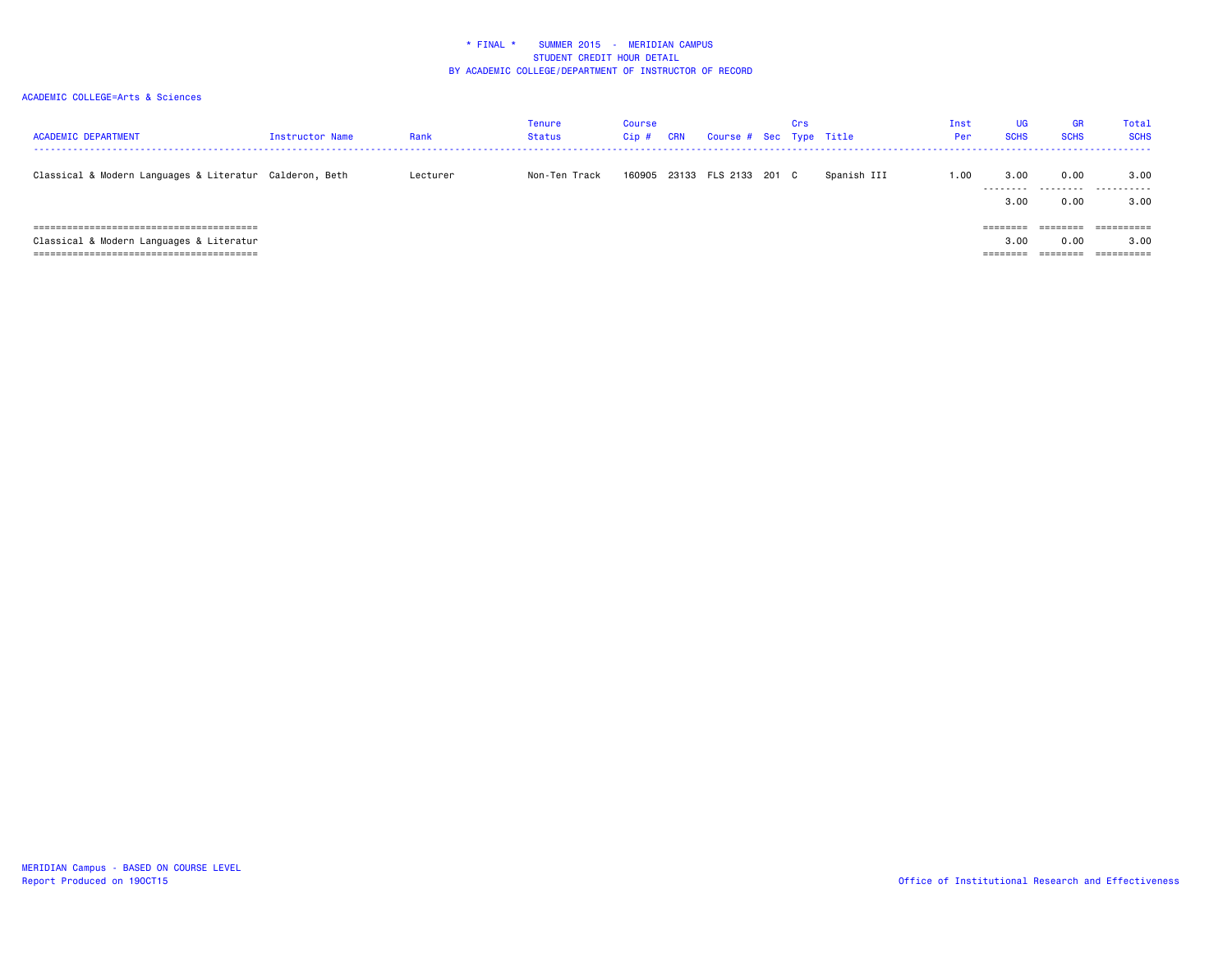|                            |                    |          | Tenure         | <b>Course</b> |            |                         |       | Crs |                           | Inst | <b>UG</b>         | <b>GR</b>            | Total                            |
|----------------------------|--------------------|----------|----------------|---------------|------------|-------------------------|-------|-----|---------------------------|------|-------------------|----------------------|----------------------------------|
| <b>ACADEMIC DEPARTMENT</b> | Instructor Name    | Rank     | Status         | $Cip$ #       | <b>CRN</b> | Course # Sec Type Title |       |     |                           | Per  | <b>SCHS</b>       | <b>SCHS</b>          | <b>SCHS</b><br><u>----------</u> |
|                            |                    |          |                |               |            |                         |       |     |                           |      |                   |                      |                                  |
| Communication              | Bogue, Patty       | Lecturer | Non-Ten Track  |               |            | 090101 21164 CO 1223    | 201 C |     | Intro Comm Theory         | 1.00 | 24.00             | 0.00<br><u>.</u>     | 24.00                            |
|                            |                    |          |                |               |            |                         |       |     |                           |      | 24.00             | 0.00                 | 24.00                            |
|                            | Denton, Raymond    | Lecturer | Non-Ten Track  | 090101        | 23002      | CO 7000                 | 251 I |     | Directed Indiv Study 1.00 |      | 0.00              | 3.00                 | 3.00                             |
|                            |                    |          |                |               |            | 23451 CO 7000           | 201 I |     | Directed Indiv Study 1.00 |      | 0.00              | 3.00                 | 3.00                             |
|                            |                    |          |                | 090701        |            | 23024 CO 6373           | 251 C |     | Prac In Tv News           | 1.00 | 0.00              | 3.00                 | 3.00                             |
|                            |                    |          |                |               |            |                         |       |     |                           |      | --------<br>0.00  | ---------<br>9.00    | .<br>------<br>9.00              |
|                            | Misun, Christopher | 98       | Not Applicable | 090102        | 22891      | CO 4323                 | 201 C |     | Mass Media-Society        | 1.00 | 15.00             | 0.00                 | 15.00                            |
|                            |                    |          |                | 090401        |            | 22892 CO 3443           | 201 C |     | Adv News Writ-Report 1.00 |      | 9.00              | 0.00                 | 9.00                             |
|                            |                    |          |                |               |            |                         |       |     |                           |      | --------<br>24.00 | . <b>.</b> .<br>0.00 | .<br>------<br>24.00             |
|                            |                    |          |                |               |            |                         |       |     |                           |      | ========          |                      | ==========                       |
| Communication              |                    |          |                |               |            |                         |       |     |                           |      | 48.00             | 9.00                 | 57.00                            |
|                            |                    |          |                |               |            |                         |       |     |                           |      |                   |                      | ==========                       |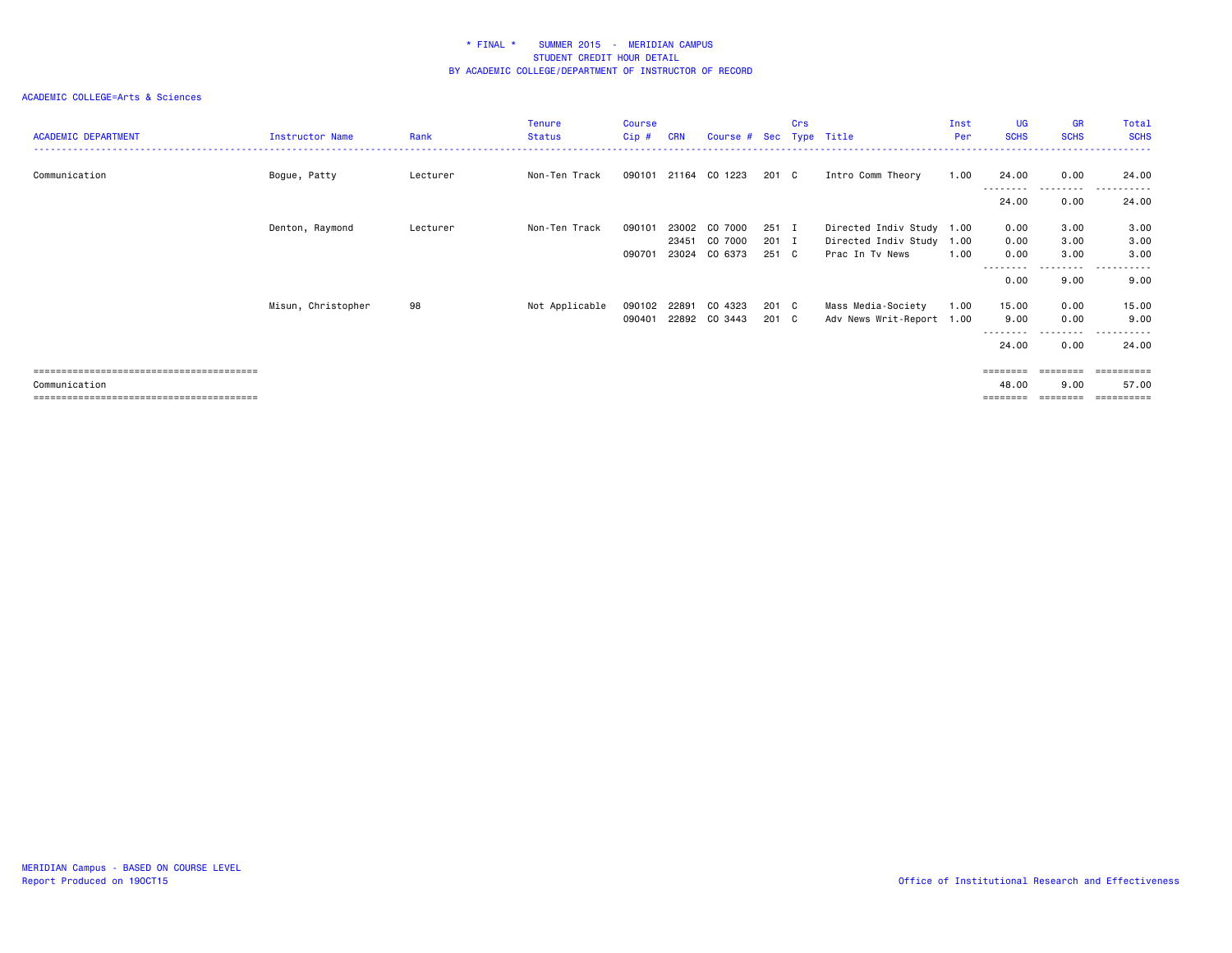| <b>ACADEMIC DEPARTMENT</b> | Instructor Name | Rank     | Tenure<br><b>Status</b> | Course<br>Cip# | <b>CRN</b> | Course # Sec Type Title |       | Crs |                           | Inst<br>Per | UG<br><b>SCHS</b> | <b>GR</b><br><b>SCHS</b> | Total<br><b>SCHS</b> |
|----------------------------|-----------------|----------|-------------------------|----------------|------------|-------------------------|-------|-----|---------------------------|-------------|-------------------|--------------------------|----------------------|
| English                    | Brown, Angela   | Lecturer | Non-Ten Track           | 231401         |            | 22408 EN 2203           | 201 C |     | Intro To Literature       | 1.00        | 51.00             | 0.00                     | 51.00                |
|                            |                 |          |                         |                |            |                         |       |     |                           |             | 51.00             | 0.00                     | 51.00                |
|                            | Slimp, Stephen  | Lecturer | Non-Ten Track           | 131305         |            | 21678 EN 4233           | 201 C |     | Composition Pedogogy 1.00 |             | 3.00              | 0.00                     | 3.00                 |
|                            |                 |          |                         |                |            | 21679 EN 6233           | 201 C |     | Composition Pedagogy 1.00 |             | 0.00              | 12.00                    | 12.00                |
|                            |                 |          |                         | 231404         |            | 21687 EN 4713           | 201 C |     | 17th Cent Eng Lit         | 1.00        | 12.00             | 0.00                     | 12.00                |
|                            |                 |          |                         |                |            | 21688 EN 6713           | 201 C |     | 17th Cent Eng Lit         | 1.00        | 0.00              | 9.00                     | 9.00                 |
|                            |                 |          |                         |                |            |                         |       |     |                           |             |                   |                          | - - - - - - <b>-</b> |
|                            |                 |          |                         |                |            |                         |       |     |                           |             | 15.00             | 21.00                    | 36.00                |
|                            |                 |          |                         |                |            |                         |       |     |                           |             | $=$ = = = = = = = |                          | ==========           |
| English                    |                 |          |                         |                |            |                         |       |     |                           |             | 66.00             | 21.00                    | 87.00                |
|                            |                 |          |                         |                |            |                         |       |     |                           |             | ========          | ========                 | ==========           |
|                            |                 |          |                         |                |            |                         |       |     |                           |             |                   |                          |                      |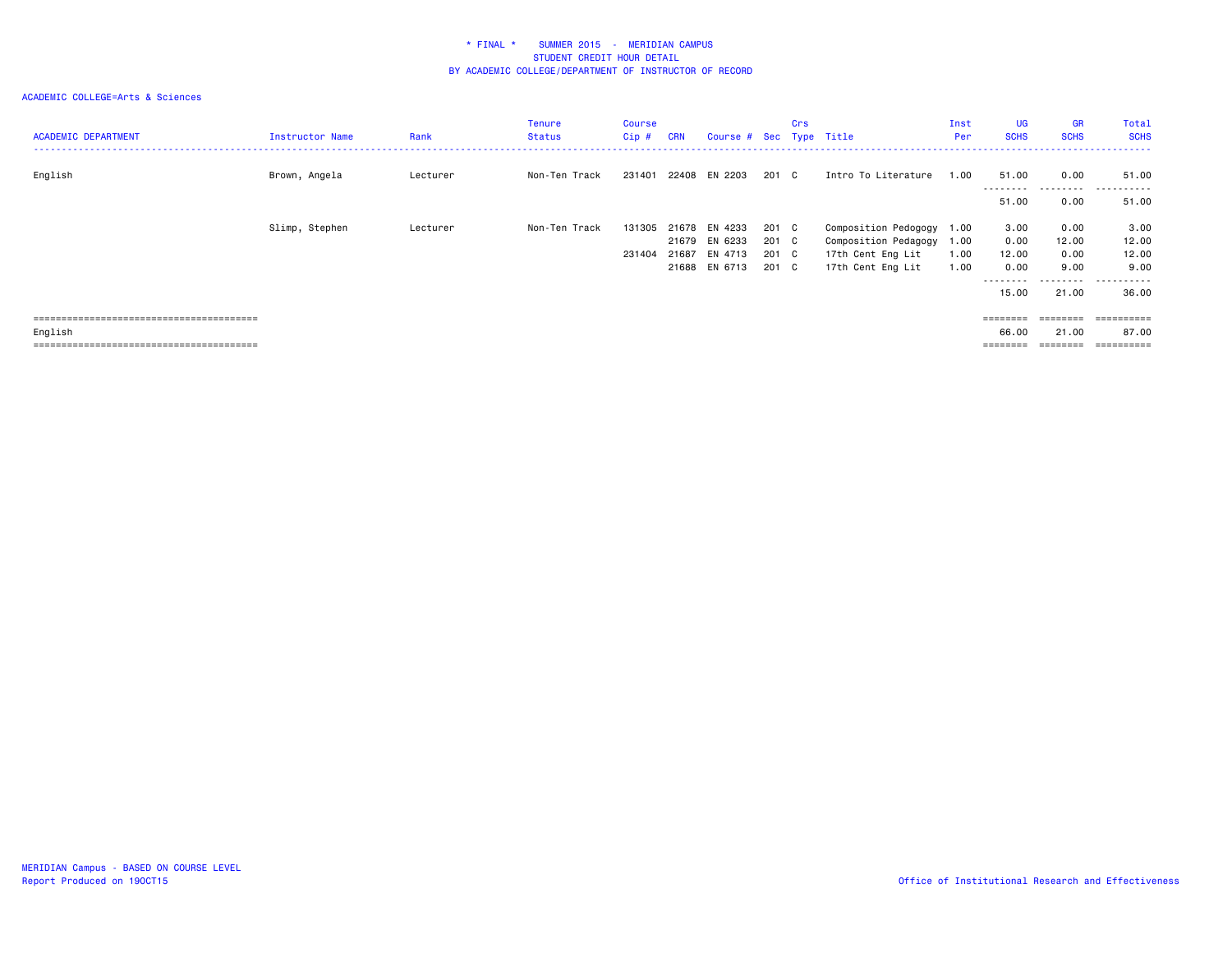| <b>ACADEMIC DEPARTMENT</b> | Instructor Name | Rank     | Tenure<br>Status | <b>Course</b><br>Cip # | <b>CRN</b> | Course # Sec Type Title        |                | Crs |                                           | Inst<br>Per  | <b>UG</b><br><b>SCHS</b> | <b>GR</b><br><b>SCHS</b> | Total<br><b>SCHS</b> |
|----------------------------|-----------------|----------|------------------|------------------------|------------|--------------------------------|----------------|-----|-------------------------------------------|--------------|--------------------------|--------------------------|----------------------|
| Geosciences                | Weeks, Brittany | Lecturer | Non-Ten Track    | 400601                 |            | 21217 GG 1111<br>21218 GG 1113 | 202 L<br>202 C |     | Earth Science I Lab<br>Survey Earth Sci I | 1.00<br>1.00 | 20.00<br>72.00           | 0.00<br>0.00             | 20.00<br>72.00<br>   |
|                            |                 |          |                  |                        |            |                                |                |     |                                           |              | 92.00                    | 0.00                     | 92.00                |
|                            |                 |          |                  |                        |            |                                |                |     |                                           |              | $=$ = = = = = = =        | $=$ = = = = = = =        | ==========           |
| Geosciences                |                 |          |                  |                        |            |                                |                |     |                                           |              | 92.00                    | 0.00                     | 92.00                |
|                            |                 |          |                  |                        |            |                                |                |     |                                           |              |                          | ========                 | ==========           |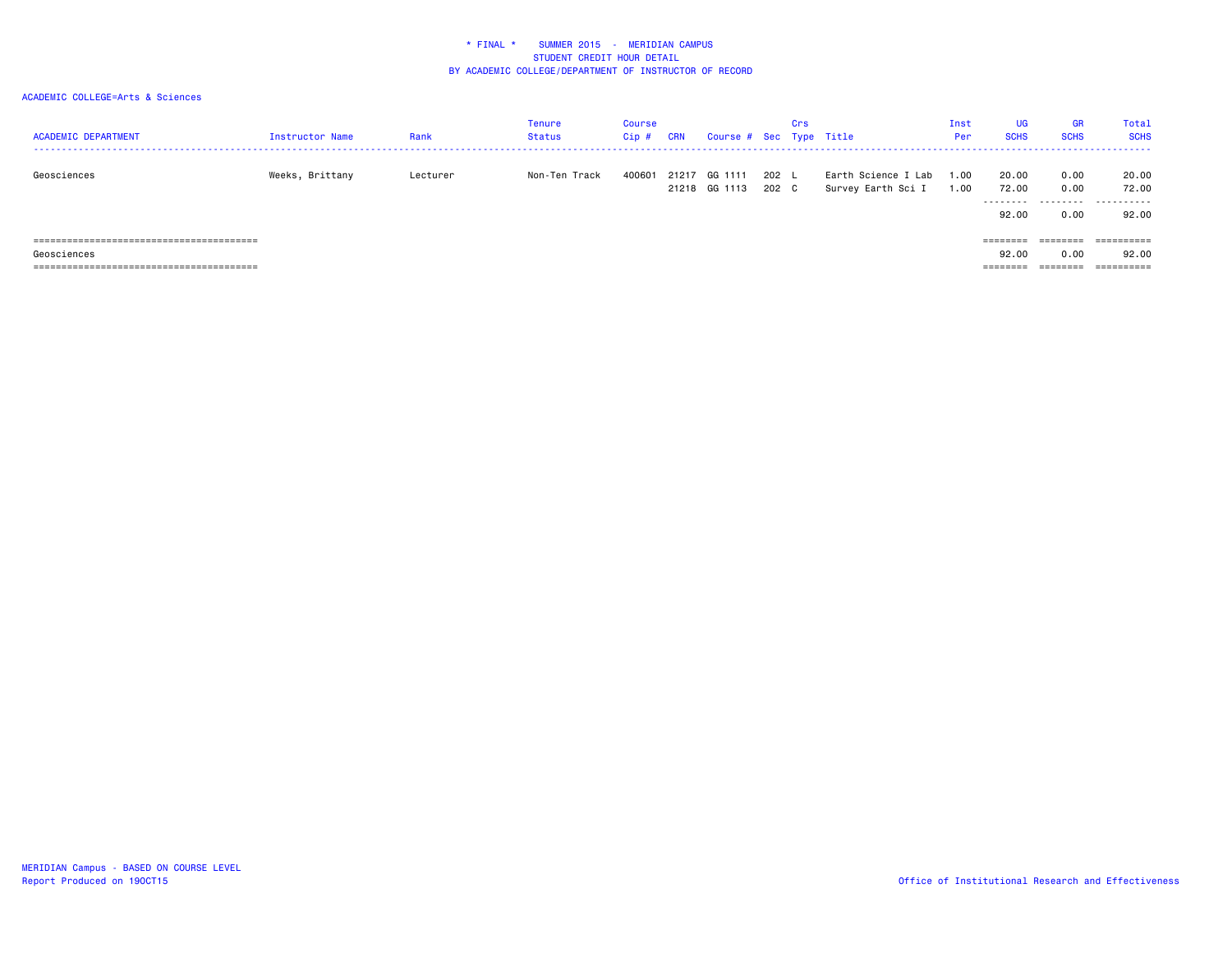| <b>ACADEMIC DEPARTMENT</b> | Instructor Name | Rank                        | Tenure<br>Status | Course<br>$Cip$ # | <b>CRN</b> | Course # Sec Type Title                                          |                                  | Crs |                                                                                        | Inst<br>Per                  | <b>UG</b><br><b>SCHS</b>                     | <b>GR</b><br><b>SCHS</b>              | Total<br><b>SCHS</b>                         |
|----------------------------|-----------------|-----------------------------|------------------|-------------------|------------|------------------------------------------------------------------|----------------------------------|-----|----------------------------------------------------------------------------------------|------------------------------|----------------------------------------------|---------------------------------------|----------------------------------------------|
| History                    | Bates, Toby     | Associate Professor Tenured |                  | 540101<br>540102  |            | 21677 HI 6163<br>21686 HI 6243<br>21676 HI 4163<br>21685 HI 4243 | 201 C<br>201 C<br>201 C<br>201 C |     | U S Hist 1917-1945<br>Amer Life & Thought<br>U S Hist 1917-1945<br>Amer Life & Thought | 1.00<br>1.00<br>1.00<br>1.00 | 0.00<br>0.00<br>27.00<br>60.00<br>.<br>87.00 | 9.00<br>9.00<br>0.00<br>0.00<br>18,00 | 9.00<br>9.00<br>27.00<br>60.00<br><br>105.00 |
| History                    |                 |                             |                  |                   |            |                                                                  |                                  |     |                                                                                        |                              | ========<br>87.00<br>========                | 18,00<br>--------<br>--------         | 105.00<br>----------<br>----------           |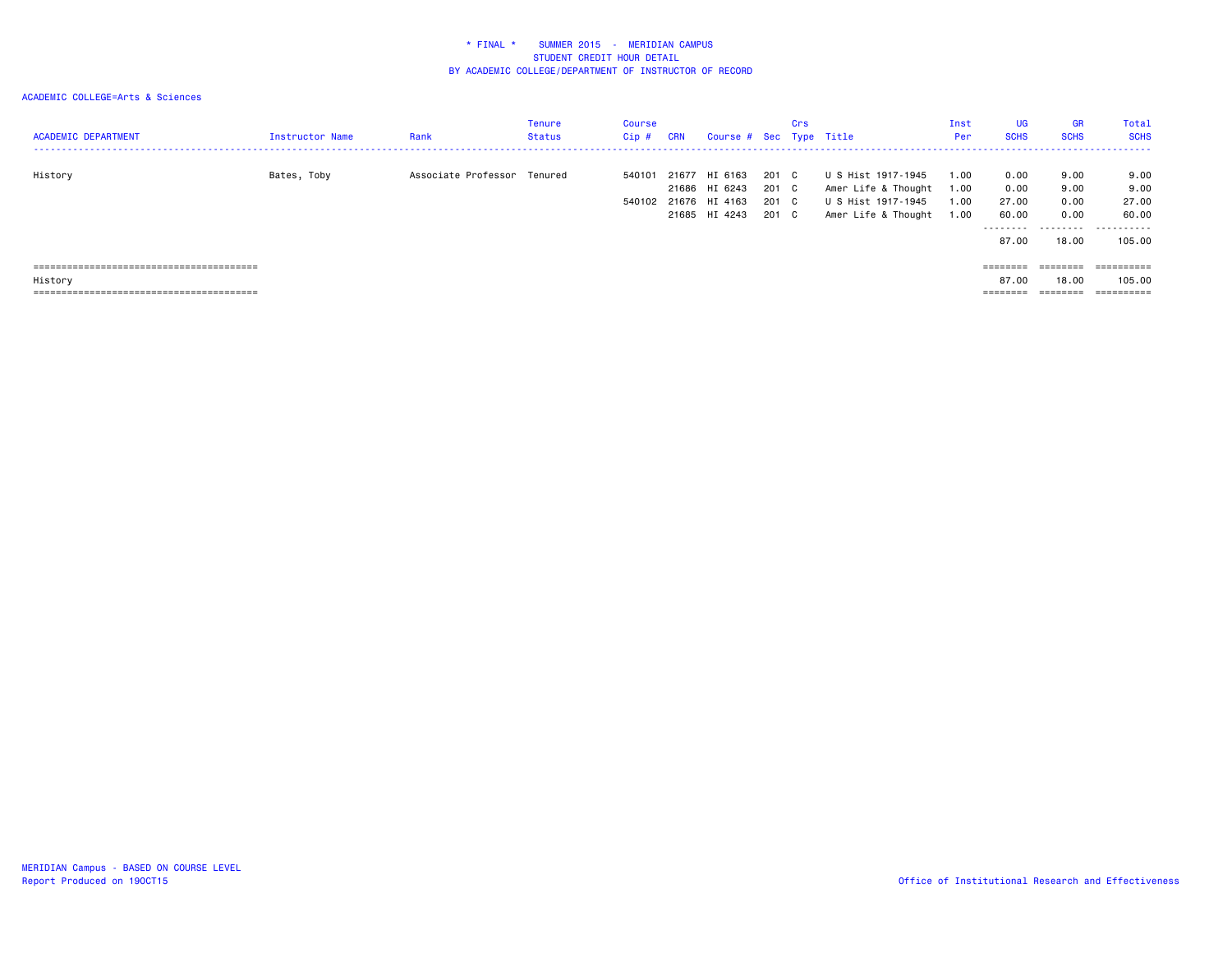| <b>ACADEMIC DEPARTMENT</b>                                                | Instructor Name | Rank                          | <b>Tenure</b><br>Status | Course<br>Cip# | <b>CRN</b> | Course # Sec Type Title        |                | Crs |                                  | Inst<br>Per  | UG<br><b>SCHS</b>           | <b>GR</b><br><b>SCHS</b> | Total<br><b>SCHS</b>         |
|---------------------------------------------------------------------------|-----------------|-------------------------------|-------------------------|----------------|------------|--------------------------------|----------------|-----|----------------------------------|--------------|-----------------------------|--------------------------|------------------------------|
| Mathematics & Statistics                                                  | Ge, Lin         | Assistant Professor Ten Track |                         | 270501         |            | 21226 MA 2113<br>21242 ST 2113 | 202 C<br>202 C |     | Intro to Stats<br>Intro to Stats | 1.00<br>1.00 | 12.00<br>15.00<br>--------- | 0.00<br>0.00<br>.        | 12.00<br>15.00<br>.          |
| =================<br>========================<br>Mathematics & Statistics |                 |                               |                         |                |            |                                |                |     |                                  |              | 27.00<br>========<br>27.00  | 0.00<br>0.00             | 27.00<br>==========<br>27.00 |
| =====================================                                     |                 |                               |                         |                |            |                                |                |     |                                  |              |                             |                          |                              |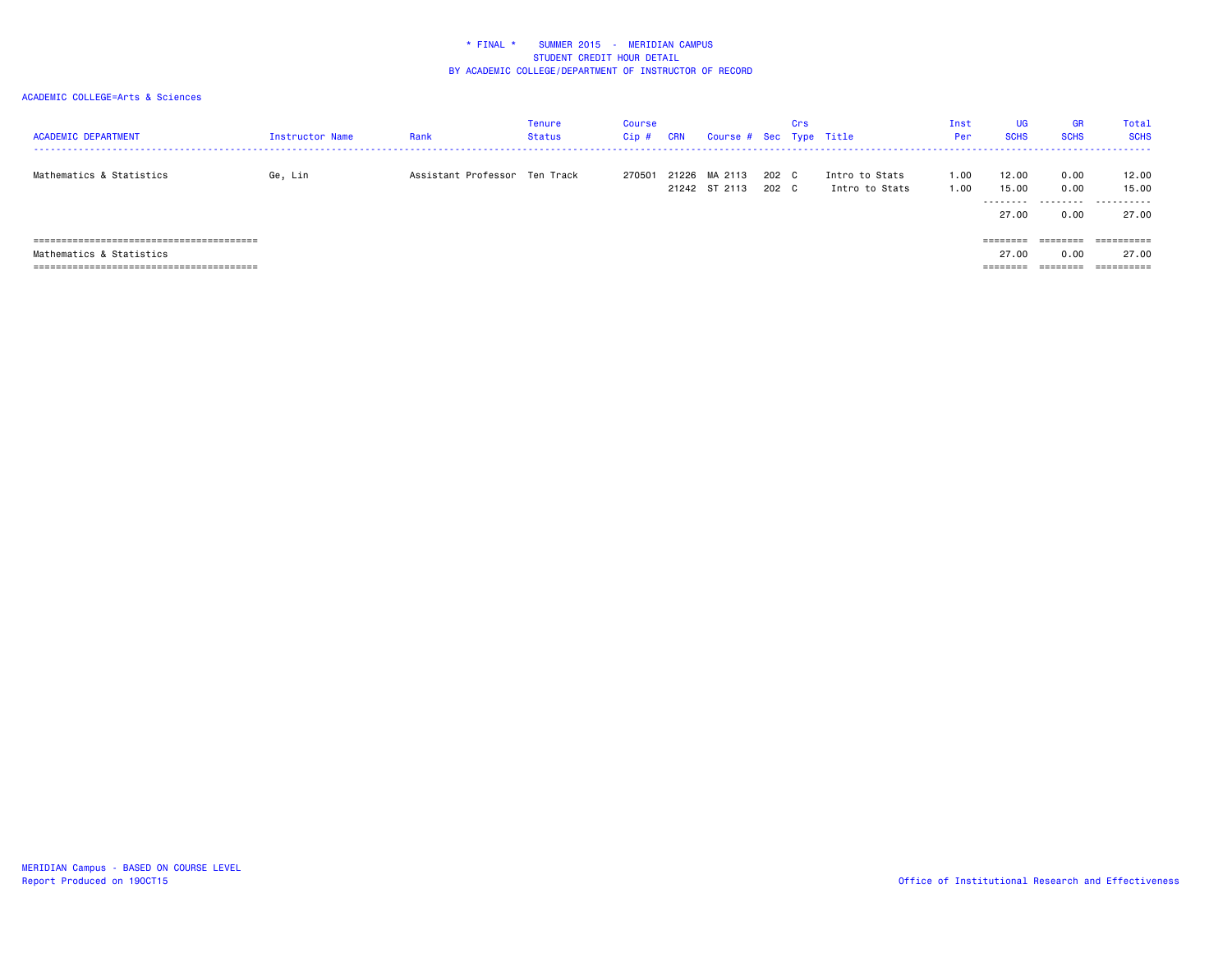### ACADEMIC COLLEGE=Arts & Sciences

| <b>ACADEMIC DEPARTMENT</b> | Instructor Name | Rank     | <b>Tenure</b><br><b>Status</b> | <b>Course</b><br>Cip# | <b>CRN</b> | Course # Sec Type Title                | Crs |                     | Inst<br>Per  | <b>UG</b><br><b>SCHS</b> | <b>GR</b><br><b>SCHS</b> | Total<br><b>SCHS</b> |
|----------------------------|-----------------|----------|--------------------------------|-----------------------|------------|----------------------------------------|-----|---------------------|--------------|--------------------------|--------------------------|----------------------|
|                            |                 |          |                                |                       |            |                                        |     |                     |              |                          |                          |                      |
| Psychology                 | Marlow, Alisha  | Lecturer | Non-Ten Track                  | 420101<br>422701      | 21690      | PSY 6733 201 C<br>21689 PSY 4733 201 C |     | Memory<br>Memory    | 1.00<br>1.00 | 0.00<br>18.00            | 6.00<br>0.00             | 6.00<br>18.00<br>.   |
|                            |                 |          |                                |                       |            |                                        |     |                     |              | ---------<br>18.00       | ---------<br>6.00        | 24.00                |
|                            | Shumate, James  | Lecturer | Non-Ten Track                  | 420101                |            | 21233 PSY 4726 201 E                   |     | Internship In Psy I | 1.00         | 6.00                     | 0.00                     | 6.00                 |
|                            |                 |          |                                | 422705                |            | 23128 PSY 4203 201 C                   |     | Theories Of Pers    | 1.00         | 6.00                     | 0.00                     | 6.00                 |
|                            |                 |          |                                | 422803                |            | 21692 PSY 4223 201 C                   |     | Drug Use And Abuse  | 1.00         | 42.00                    | 0.00                     | 42.00                |
|                            |                 |          |                                | 429999                |            | 21693 PSY 6223 201 C                   |     | Drug Use And Abuse  | 1.00         | 0.00                     | 6.00                     | 6.00                 |
|                            |                 |          |                                |                       |            |                                        |     |                     |              | ---------<br>54.00       | ---------<br>6.00        | .<br>60.00           |
|                            |                 |          |                                |                       |            |                                        |     |                     |              | ========                 |                          | ==========           |
| Psychology                 |                 |          |                                |                       |            |                                        |     |                     |              | 72.00                    | 12.00                    | 84.00                |

======================================== ======== ======== ==========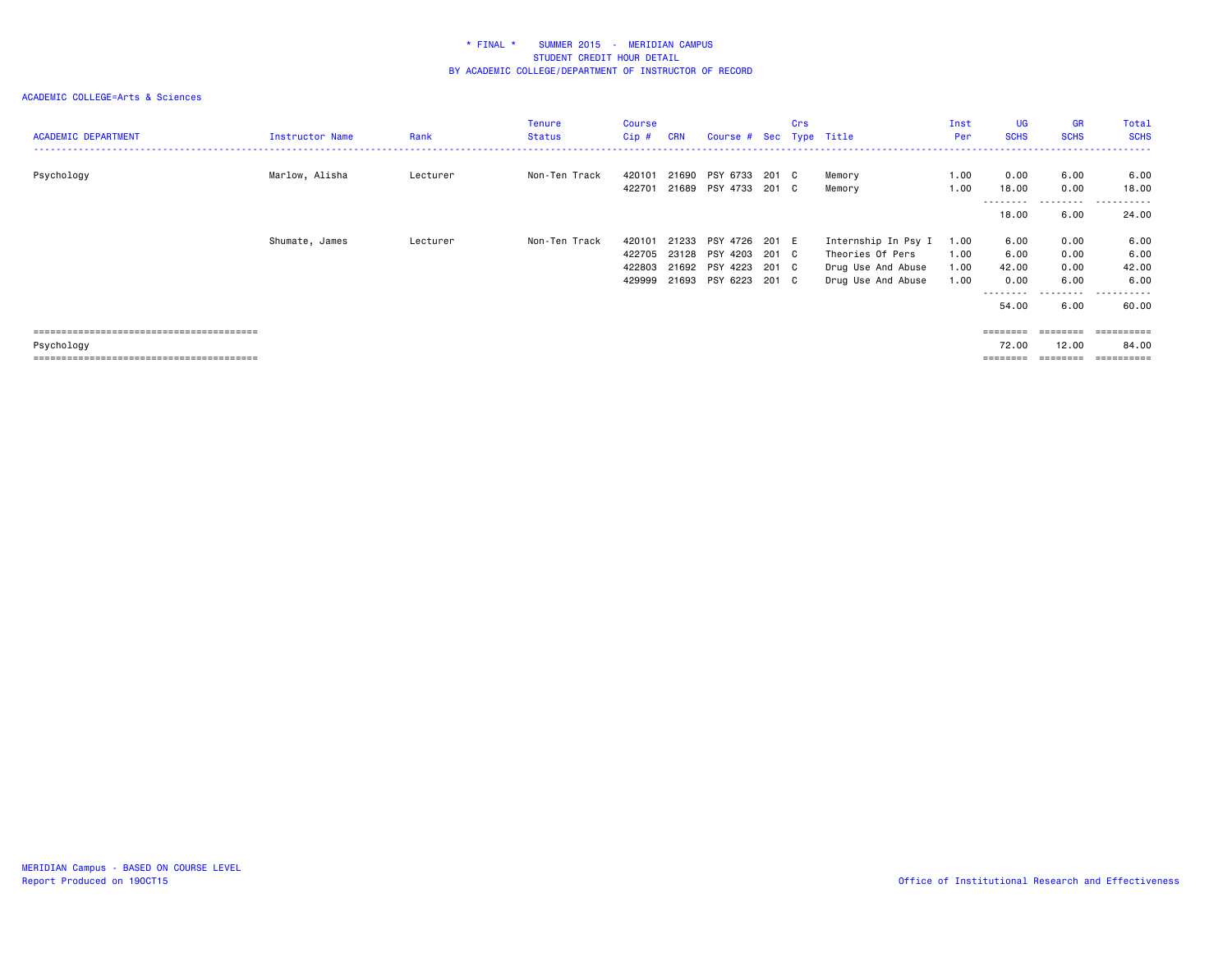### ACADEMIC COLLEGE=Arts & Sciences

| <b>ACADEMIC DEPARTMENT</b> | Instructor Name | Rank                              | Tenure<br><b>Status</b> | Course<br>Cip# | <b>CRN</b> | Course # Sec Type Title |       | Crs |                           | Inst<br>Per | <b>UG</b><br><b>SCHS</b> | <b>GR</b><br><b>SCHS</b> | Total<br><b>SCHS</b> |
|----------------------------|-----------------|-----------------------------------|-------------------------|----------------|------------|-------------------------|-------|-----|---------------------------|-------------|--------------------------|--------------------------|----------------------|
|                            |                 |                                   |                         |                |            |                         |       |     |                           |             |                          |                          |                      |
| Sociology                  | Carr, Rhonda    | Assistant Professor Non-Ten Track |                         | 440701         |            | 21243 SW 4633           | 201 C |     | Sw Health Care            | 1.00        | 63.00                    | 0.00                     | 63.00                |
|                            |                 |                                   |                         |                | 21691      | SW 2313                 | 201 C |     | Int Soc Work/Soc Wel      | 1.00        | 27.00                    | 0.00                     | 27.00                |
|                            |                 |                                   |                         |                |            | 23393 SW 4000           | 202 I |     | Directed Indiv Study 1.00 |             | 3.00                     | 0.00                     | 3.00                 |
|                            |                 |                                   |                         |                |            |                         |       |     |                           |             | 93.00                    | ---------<br>0.00        | ------<br>.<br>93.00 |
|                            | Cook, Amanda    | Assistant Professor Ten Track     |                         | 450401         |            | 21671 CRM 4513 201 C    |       |     | Correctional Systems 1.00 |             | 33.00                    | 0.00                     | 33.00                |
|                            |                 | Lecturer                          | Non-Ten Track           | 450401         | 21681      | CRM 4243                | 201 C |     | Drugs, Crime and Con 1.00 |             | 39.00                    | 0.00                     | 39.00                |
|                            |                 |                                   |                         |                |            | 21683 SO 4243           | 201 C |     | Drugs, Crime and Con 1.00 |             | 3.00                     | 0.00                     | 3.00                 |
|                            |                 |                                   |                         |                | 21684      | SO 6243                 | 201 C |     | Drugs, Crime and Con 1.00 |             | 0.00                     | 3.00                     | 3.00                 |
|                            |                 |                                   |                         | 451101         | 21673      | SO 4513                 | 201 C |     | Correctional Systems 1.00 |             | 3.00                     | 0.00                     | 3.00                 |
|                            |                 |                                   |                         |                |            | 23134 SO 4803           | 201 C |     | Social Research Prac 1.00 |             | 3.00                     | 0.00                     | 3.00                 |
|                            |                 |                                   |                         |                | 23339      | SO 3213                 | 201 C |     | Intr To Social Res        | 1.00        | 3.00                     | 0.00                     | 3.00                 |
|                            |                 |                                   |                         |                |            |                         |       |     |                           |             | --------<br>84.00        | ---------<br>3.00        | .<br>87.00           |
|                            |                 |                                   |                         |                |            |                         |       |     |                           |             |                          |                          |                      |
| Sociology                  |                 |                                   |                         |                |            |                         |       |     |                           |             | 177.00                   | 3.00                     | 180.00               |

======================================== ======== ======== ==========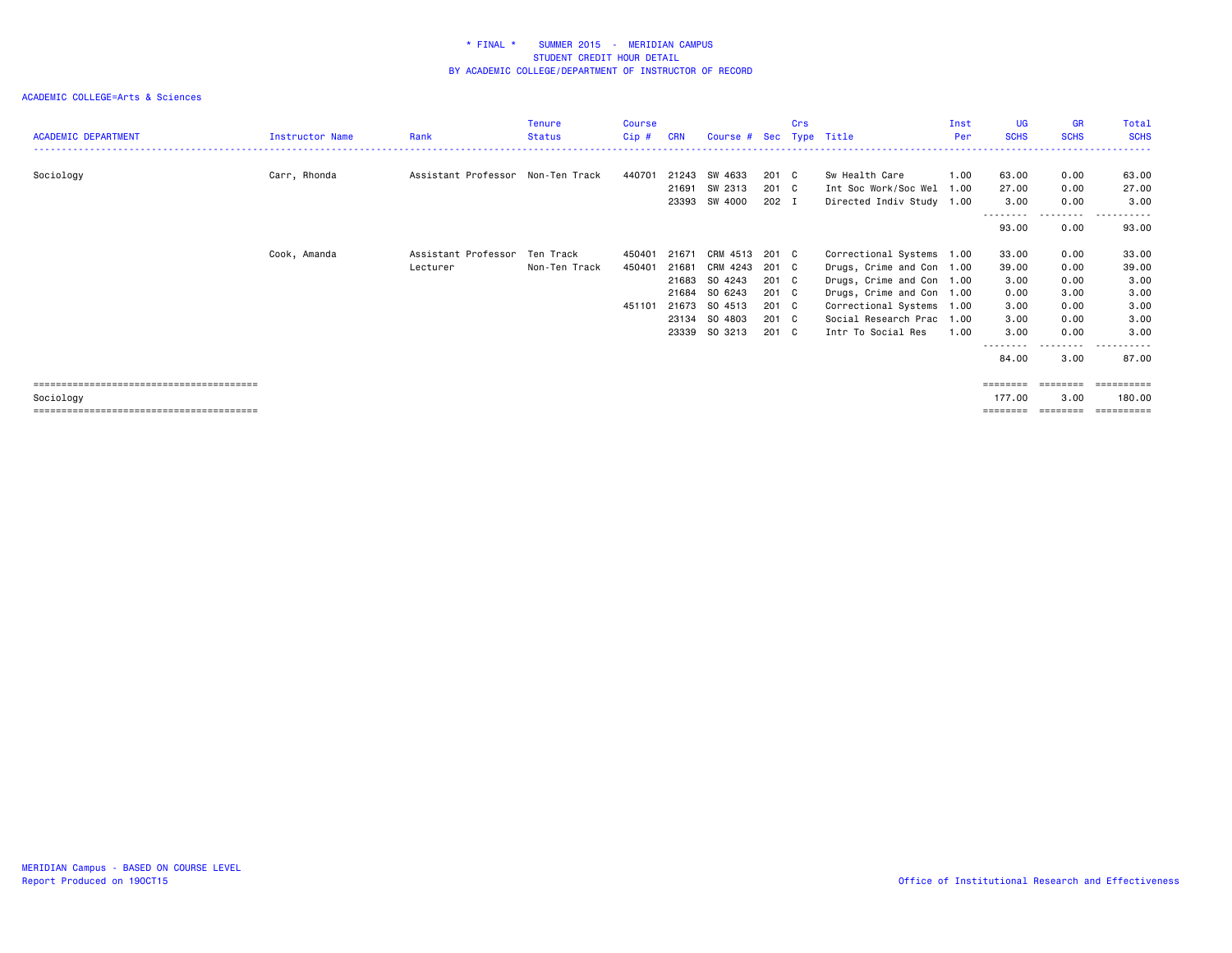| <b>ACADEMIC DEPARTMENT</b>       | Instructor Name | Rank                        | <b>Tenure</b><br><b>Status</b> | Course<br>Cip#   | <b>CRN</b> | Course # Sec Type Title                      | <b>Crs</b> |                                       | Inst<br>Per  | <b>UG</b><br><b>SCHS</b>   | <b>GR</b><br><b>SCHS</b> | Total<br><b>SCHS</b>             |
|----------------------------------|-----------------|-----------------------------|--------------------------------|------------------|------------|----------------------------------------------|------------|---------------------------------------|--------------|----------------------------|--------------------------|----------------------------------|
| Management & Information Systems | Randle, Vikki   | Associate Professor Tenured |                                | 520101<br>521101 |            | 21162 BUS 4853 201 C<br>22272 MGT 4613 201 C |            | Business Policy<br>Cross-Cultural Mgt | 1.00<br>1.00 | 30.00<br>45.00<br>-------- | 0.00<br>0.00<br>.        | 30.00<br>45.00<br>-------<br>--- |
|                                  |                 |                             |                                |                  |            |                                              |            |                                       |              | 75.00                      | 0.00                     | 75.00                            |
|                                  | Young, Carlton  | Associate Professor Tenured |                                | 510701           |            | 21220 HCA 4443 201 E                         |            | Healthcare Internshi 1.00             |              | 27.00<br>--------          | 0.00<br>.                | 27.00<br>----<br>. <b>.</b>      |
|                                  |                 |                             |                                |                  |            |                                              |            |                                       |              | 27.00                      | 0.00                     | 27.00                            |
|                                  |                 |                             |                                |                  |            |                                              |            |                                       |              | $=$ = = = = = = =          | ========                 | ==========                       |
| Management & Information Systems |                 |                             |                                |                  |            |                                              |            |                                       |              | 102.00                     | 0.00                     | 102.00                           |
|                                  |                 |                             |                                |                  |            |                                              |            |                                       |              | $=$ = = = = = = =          | eeeeeee                  | $=$ = = = = = = = = =            |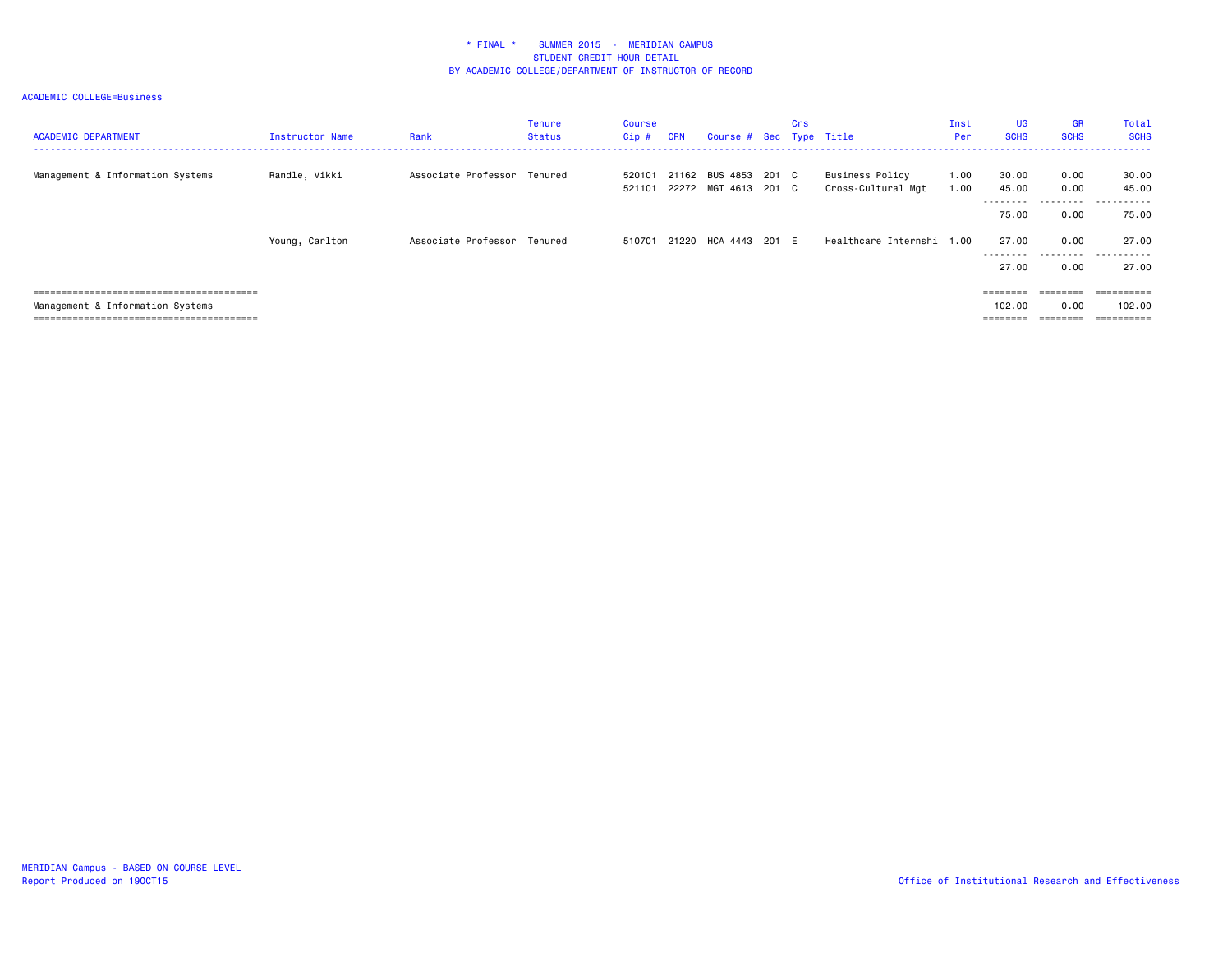| <b>ACADEMIC DEPARTMENT</b>                          | Instructor Name | Rank                          | Tenure<br><b>Status</b> | <b>Course</b><br>Cip# | <b>CRN</b> | Course # Sec Type Title | Crs |                   | Inst<br>Per | UG<br><b>SCHS</b>  | GR<br><b>SCHS</b> | Total<br><b>SCHS</b> |
|-----------------------------------------------------|-----------------|-------------------------------|-------------------------|-----------------------|------------|-------------------------|-----|-------------------|-------------|--------------------|-------------------|----------------------|
| Marketing, Quantitative Analysis & Busin Qu, Yingge |                 | Assistant Professor Ten Track |                         | 521401                |            | 21229 MKT 3013 201 C    |     | Principles Of Mkt | 1.00        | 39.00              | 0.00              | 39.00                |
|                                                     |                 |                               |                         |                       |            |                         |     |                   |             | ---------<br>39.00 | .<br>0.00         | .<br>39,00           |
|                                                     |                 |                               |                         |                       |            |                         |     |                   |             | ========           |                   |                      |
| Marketing, Quantitative Analysis & Busin            |                 |                               |                         |                       |            |                         |     |                   |             | 39.00              | 0.00              | 39,00                |
|                                                     |                 |                               |                         |                       |            |                         |     |                   |             | ========           | ========          | ==========           |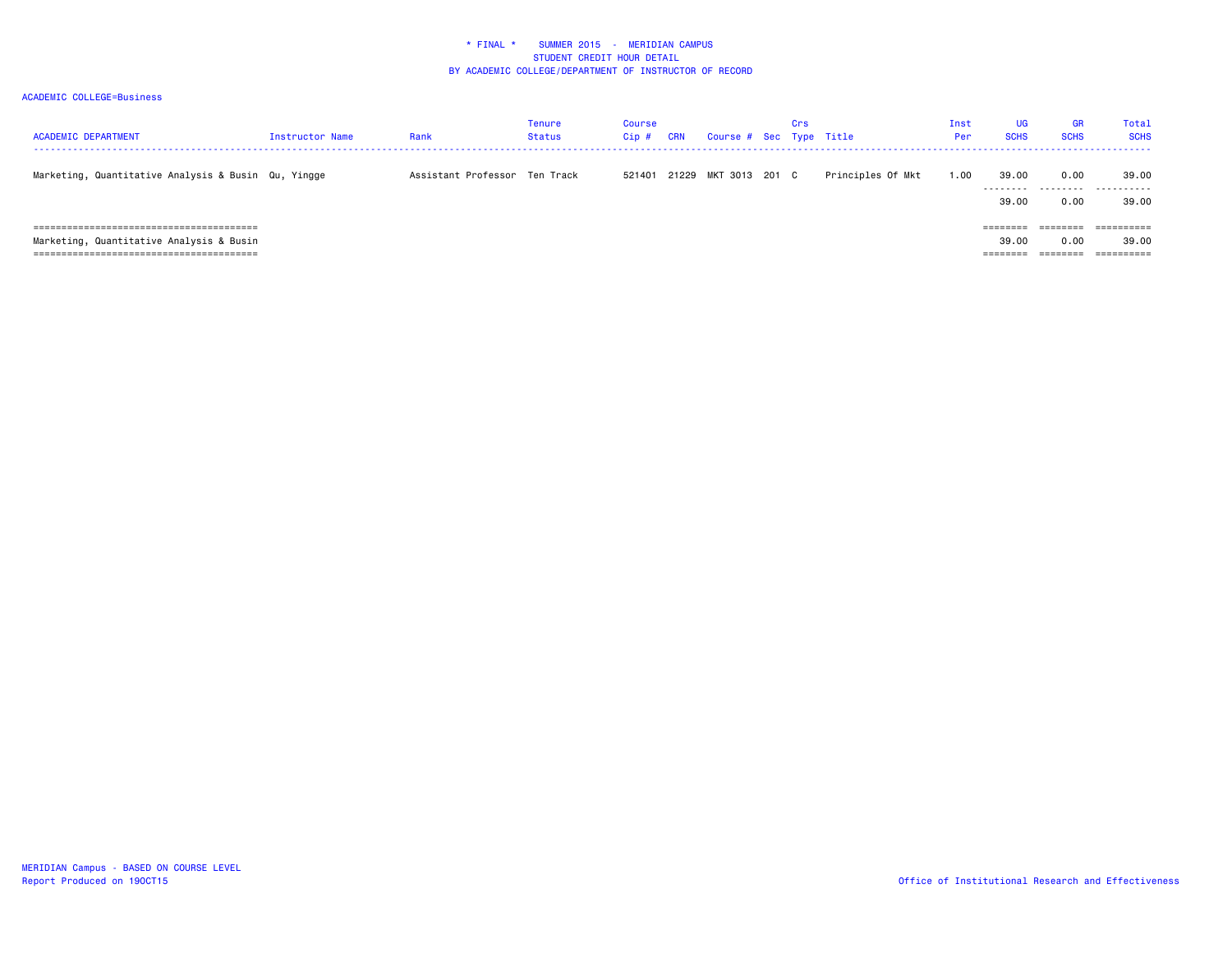| <b>ACADEMIC DEPARTMENT</b> | Instructor Name | Rank                          | <b>Tenure</b><br><b>Status</b> | Course<br>Cip#   | <b>CRN</b> | Course # Sec Type Title                      | Crs |                                           | Inst<br>Per | UG<br><b>SCHS</b>           | <b>GR</b><br><b>SCHS</b>                                                | Total<br><b>SCHS</b> |
|----------------------------|-----------------|-------------------------------|--------------------------------|------------------|------------|----------------------------------------------|-----|-------------------------------------------|-------------|-----------------------------|-------------------------------------------------------------------------|----------------------|
| School of Accountancy      | Ennis, Kevin    | Associate Professor Tenured   |                                | 520301<br>521601 |            | 21157 ACC 4043 201 C<br>21155 ACC 4013 201 C |     | Municipal & Govt Acc 1.00<br>Income Tax I | 1.00        | 63.00<br>27.00<br>--------- | 0.00<br>0.00                                                            | 63.00<br>27.00<br>   |
|                            |                 |                               |                                |                  |            |                                              |     |                                           |             | 90.00                       | 0.00                                                                    | 90.00                |
|                            | Faello, Joseph  | Assistant Professor Ten Track |                                | 520301           |            | 21156 ACC 4023 201 C                         |     | Advanced ACC                              | 1.00        | 57.00<br>---------          | 0.00<br>.                                                               | 57.00<br>.           |
|                            |                 |                               |                                |                  |            |                                              |     |                                           |             | 57.00                       | 0.00                                                                    | 57.00                |
|                            |                 |                               |                                |                  |            |                                              |     |                                           |             | $=$ = = = = = = =           | $\qquad \qquad \equiv \equiv \equiv \equiv \equiv \equiv \equiv \equiv$ |                      |
| School of Accountancy      |                 |                               |                                |                  |            |                                              |     |                                           |             | 147.00                      | 0.00                                                                    | 147.00               |
|                            |                 |                               |                                |                  |            |                                              |     |                                           |             | $=$ = = = = = = =           | eeeeeee                                                                 |                      |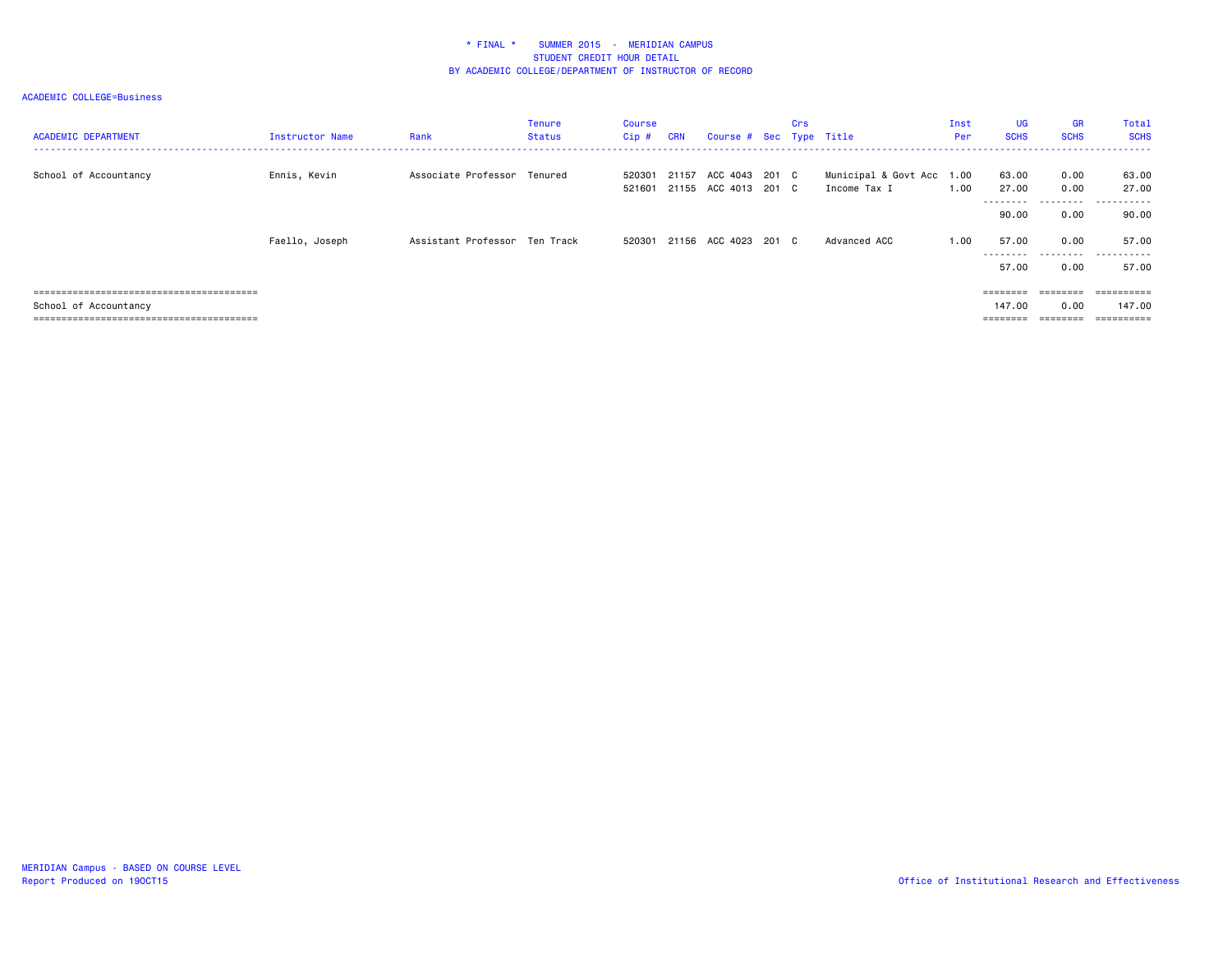|                                     |                        |                             | <b>Tenure</b> | Course |            |                      |       | Crs |                           | Inst | <b>UG</b>        | <b>GR</b>           | Total           |
|-------------------------------------|------------------------|-----------------------------|---------------|--------|------------|----------------------|-------|-----|---------------------------|------|------------------|---------------------|-----------------|
| <b>ACADEMIC DEPARTMENT</b>          | <b>Instructor Name</b> | Rank                        | <b>Status</b> | Cip#   | <b>CRN</b> | Course # Sec         |       |     | Tvpe Title                | Per  | <b>SCHS</b>      | <b>SCHS</b>         | <b>SCHS</b>     |
|                                     |                        |                             |               |        |            |                      |       |     |                           |      |                  |                     |                 |
| Counseling & Educational Psychology | Hall, Kimberly         | Associate Professor Tenured |               | 422803 | 21881      | COE 8043 251 C       |       |     | Group Tech & Proced       | 1.00 | 0.00             | 21.00               | 21.00           |
|                                     |                        |                             |               |        | 21895      | COE 8053             | 201 E |     | Practicum                 | 1.00 | 0.00             | 3.00                | 3.00            |
|                                     |                        |                             |               |        | 22495      | COE 7000 201 I       |       |     | Directed Indiv Study 1.00 |      | 0.00             | 3.00                | 3.00            |
|                                     |                        |                             |               |        | 23129      | COE 7000             | 203 I |     | Directed Indiv Study 1.00 |      | 0.00             | 3.00                | 3.00            |
|                                     |                        |                             |               |        |            | 23441 COE 7000 204 I |       |     | Directed Indiv Study 1.00 |      | 0.00             | 3.00                | 3.00            |
|                                     |                        |                             |               |        |            |                      |       |     |                           |      | --------<br>0.00 | . <b>.</b><br>33.00 | 33.00           |
|                                     | Hollingsworth, Mary    | Lecturer                    | Non-Ten Track | 131101 |            | 21891 COE 8923 201 C |       |     | Seminar School Couns 1.00 |      | 0.00             | 9.00                | 9.00            |
|                                     |                        |                             |               |        |            |                      |       |     |                           |      | 0.00             | .<br>9.00           | $- - -$<br>9.00 |
|                                     | Wozny, Darren          | Associate Professor Tenured |               | 131101 | 21182      | COE 8803             | 201 C |     | Crisis Response Coun 1.00 |      | 0.00             | 15.00               | 15.00           |
|                                     |                        |                             |               | 422703 |            | 21175 COE 6903       | 201 C |     | Dev Coun/Men Health       | 1.00 | 0.00             | 36.00               | 36.00           |
|                                     |                        |                             |               | 422707 |            | 21179 COE 8073       | 201 C |     | Cultural Found/Couns 1.00 |      | 0.00             | 30.00               | 30.00           |
|                                     |                        |                             |               | 422802 |            | 21888 COE 8703 201 C |       |     | Prin Clin Mental Hlt 1.00 |      | 0.00             | 12.00               | 12.00           |
|                                     |                        |                             |               |        |            |                      |       |     |                           |      | --------<br>0.00 | .<br>93.00          | .<br>93.00      |
|                                     |                        |                             |               |        |            |                      |       |     |                           |      |                  |                     | ==========      |
| Counseling & Educational Psychology |                        |                             |               |        |            |                      |       |     |                           |      | 0.00             | 135,00              | 135.00          |
|                                     |                        |                             |               |        |            |                      |       |     |                           |      | ========         | ========            | -----------     |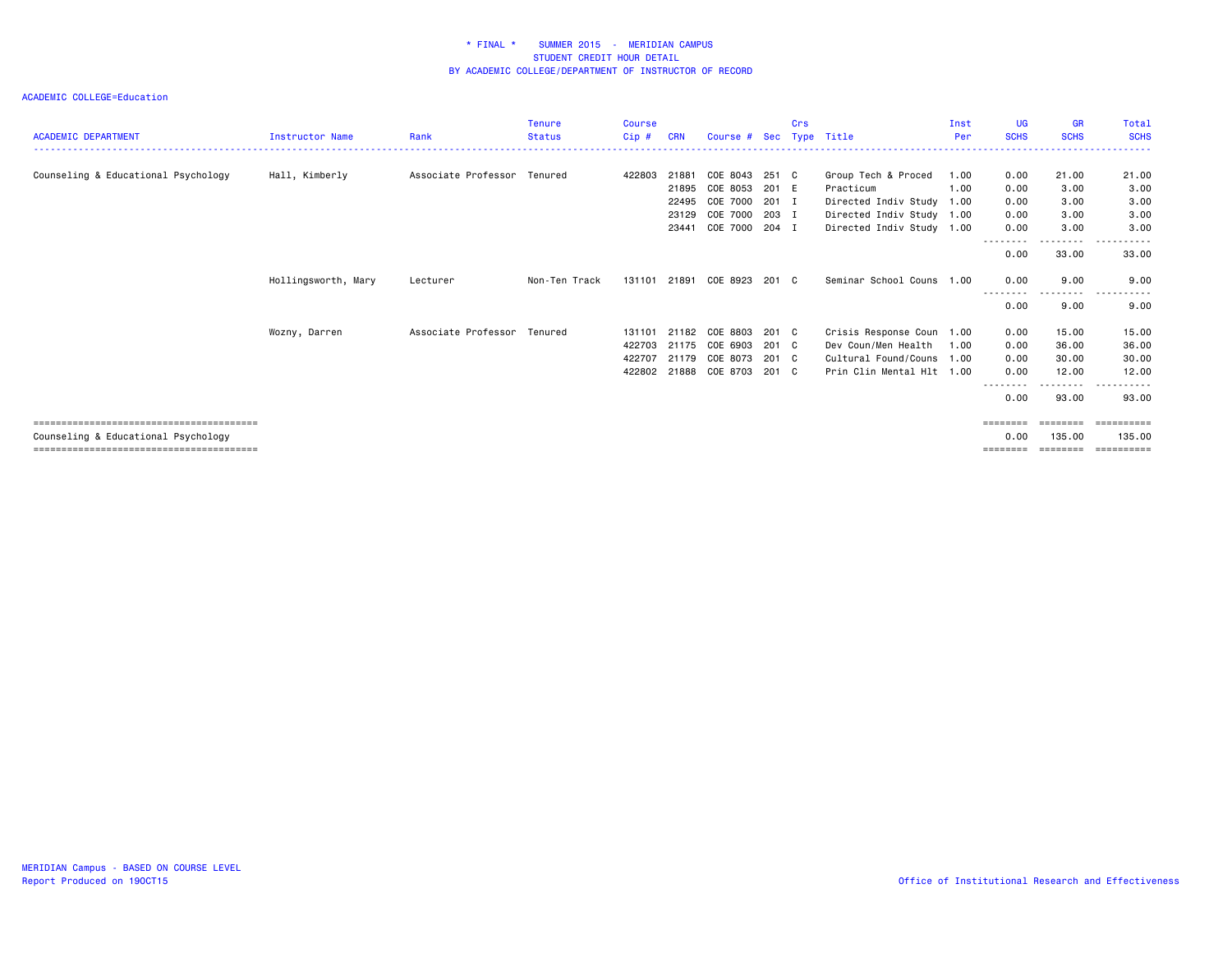| <b>ACADEMIC DEPARTMENT</b>                              | Instructor Name | Rank                          | Tenure<br><b>Status</b> | Course<br>Cip# | <b>CRN</b> | Course # Sec Type Title     |       | Crs |                           | Inst<br>Per | UG<br><b>SCHS</b> | <b>GR</b><br><b>SCHS</b> | Total<br><b>SCHS</b>       |
|---------------------------------------------------------|-----------------|-------------------------------|-------------------------|----------------|------------|-----------------------------|-------|-----|---------------------------|-------------|-------------------|--------------------------|----------------------------|
|                                                         |                 |                               |                         |                |            |                             |       |     |                           |             |                   |                          |                            |
| Curriculum, Instruction & Special Educat Harper, Sallie |                 | Associate Professor Tenured   |                         | 131202         |            | 21815 EDE 3443              | 251 C |     | Creat Arts Elem /Mid 1.00 |             | 45.00             | 0.00                     | 45.00                      |
|                                                         |                 |                               |                         |                | 22484      | EDE 7000                    | 201 I |     | Directed Indiv Study 1.00 |             | 0.00              | 1.00                     | 1.00                       |
|                                                         |                 |                               |                         |                |            | 22740 EDE 7000 202 I        |       |     | Directed Indiv Study 1.00 |             | 0.00              | 1.00                     | 1.00                       |
|                                                         |                 |                               |                         | 131316         |            | 21190 EDE 8733 251 C        |       |     | Tchg Science in Emem 1.00 |             | 0.00              | 15.00                    | 15.00                      |
|                                                         |                 |                               |                         |                |            |                             |       |     |                           |             | 45.00             | 17.00                    | 62.00                      |
|                                                         | Ratliff, Lindon | Associate Professor Tenured   |                         | 131203         |            | 21203 EDS 8243 201 C        |       |     | Adv. Plan Manage Lea 1.00 |             | 0.00              | 15.00<br>---------       | 15.00<br>.<br>. <u>.</u> . |
|                                                         |                 |                               |                         |                |            |                             |       |     |                           |             | 0.00              | 15.00                    | 15.00                      |
|                                                         | Shirley, Tory   | Assistant Professor Ten Track |                         |                |            | 131203 21189 EDE 8713 251 C |       |     | Educ Young Adolescen 1.00 |             | 0.00              | 24,00                    | 24.00                      |
|                                                         |                 |                               |                         |                |            |                             |       |     |                           |             | 0.00              | 24.00                    | 24.00                      |
|                                                         |                 |                               |                         |                |            |                             |       |     |                           |             |                   |                          | ==========                 |
| Curriculum, Instruction & Special Educat                |                 |                               |                         |                |            |                             |       |     |                           |             | 45.00             | 56.00                    | 101.00                     |
|                                                         |                 |                               |                         |                |            |                             |       |     |                           |             |                   |                          | eeeeeeee                   |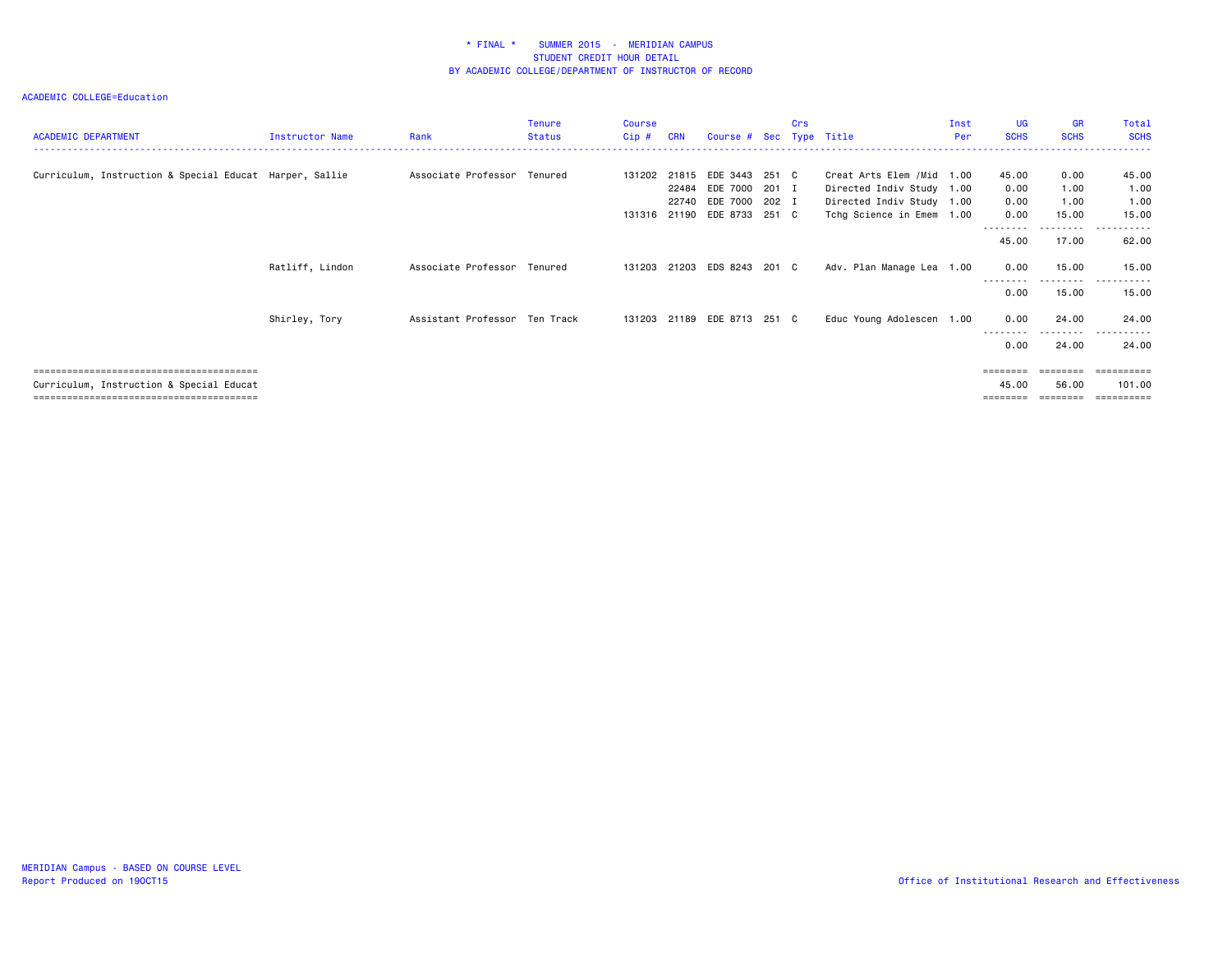| <b>ACADEMIC DEPARTMENT</b> | Instructor Name | Rank                        | Tenure<br>Status | Course<br>Cip# | <b>CRN</b> | Course # Sec Type Title |       | Crs |                           | Inst<br>Per | <b>UG</b><br><b>SCHS</b> | <b>GR</b><br><b>SCHS</b> | Total<br><b>SCHS</b> |
|----------------------------|-----------------|-----------------------------|------------------|----------------|------------|-------------------------|-------|-----|---------------------------|-------------|--------------------------|--------------------------|----------------------|
| Kinesiology                | Hilton, Laura   | Instructor                  | Non-Ten Track    |                |            | 310505 21878 EP 3613    | 251 C |     | Exercise Electrocard 1.00 |             | 27.00<br>---------       | 0.00                     | 27.00<br>            |
|                            |                 |                             |                  |                |            |                         |       |     |                           |             | 27.00                    | 0.00                     | 27.00                |
|                            | Wax, Benjamin   | Associate Professor Tenured |                  |                |            | 260908 21880 EP 4803    | 251 S |     | Prof Seminar in Ex S 1.00 |             | 21.00<br>---------       | 0.00<br>.                | 21.00<br>.           |
|                            |                 |                             |                  |                |            |                         |       |     |                           |             | 21.00                    | 0.00                     | 21.00                |
|                            |                 |                             |                  |                |            |                         |       |     |                           |             | ========                 | ========                 | ==========           |
| Kinesiology                |                 |                             |                  |                |            |                         |       |     |                           |             | 48.00                    | 0.00                     | 48.00                |
| ===================        |                 |                             |                  |                |            |                         |       |     |                           |             |                          |                          |                      |